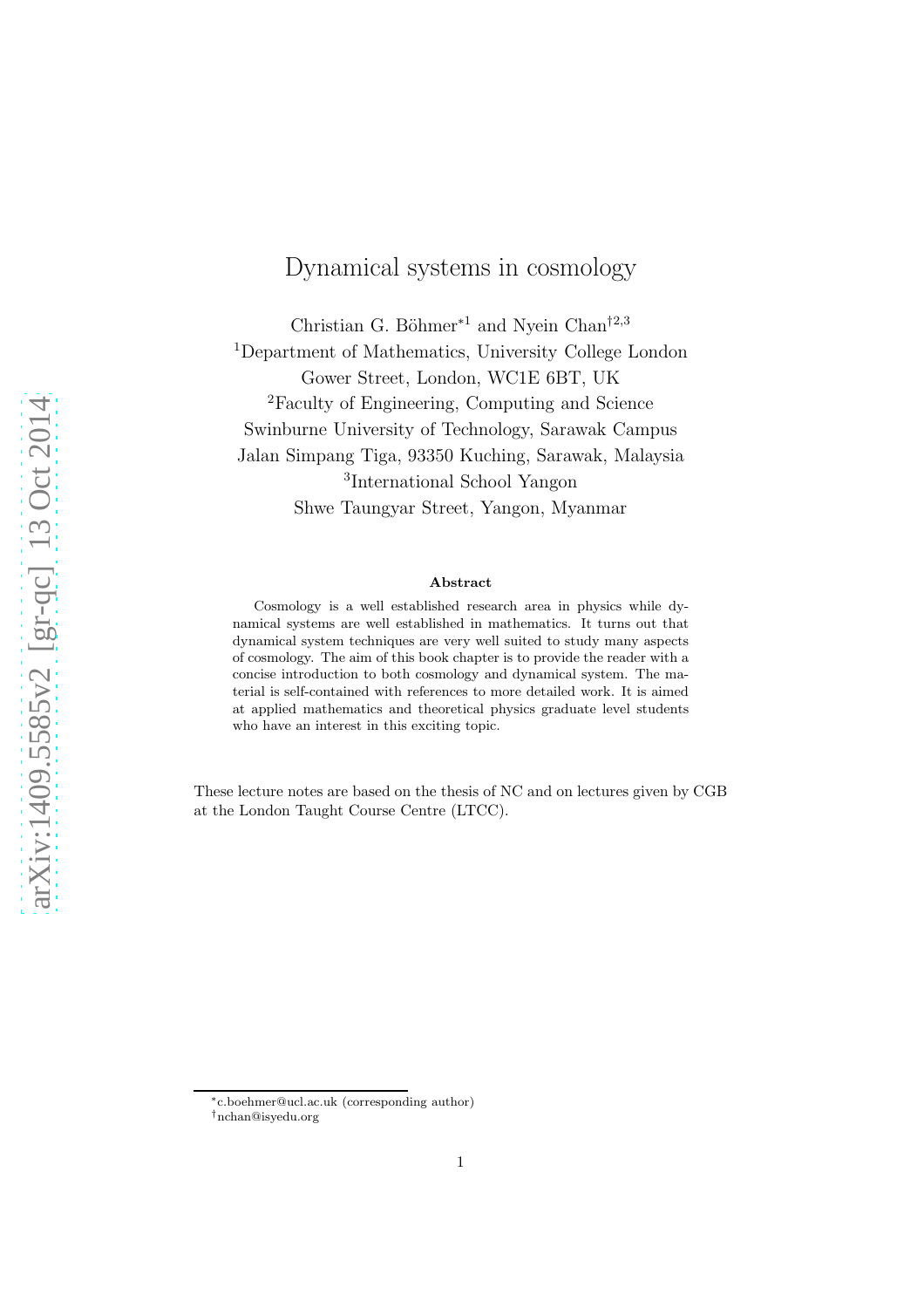# Contents

|   |                                   | 1 A brief introduction to cosmology                                             | 3   |  |  |
|---|-----------------------------------|---------------------------------------------------------------------------------|-----|--|--|
|   | 1.1                               |                                                                                 | 3   |  |  |
|   | 1.2                               |                                                                                 | -5  |  |  |
|   | 1.3                               |                                                                                 | -5  |  |  |
|   | 1.4                               |                                                                                 | - 6 |  |  |
|   | Some aspects of dynamical systems |                                                                                 |     |  |  |
|   | 2.1                               | Linear stability theory $\dots \dots \dots \dots \dots \dots \dots \dots \dots$ | - 9 |  |  |
|   | 2.2                               |                                                                                 | 12  |  |  |
|   | 2.3                               |                                                                                 | -16 |  |  |
| 3 | Cosmology using dynamical systems |                                                                                 |     |  |  |
|   | 3.1                               | Cosmology with matter and scalar field $\ldots \ldots \ldots \ldots 20$         |     |  |  |
|   | $3.2^{\circ}$                     | Cosmology with matter and scalar field and interactions $\dots$ .               | 25  |  |  |
|   |                                   | <b>Final remarks</b>                                                            |     |  |  |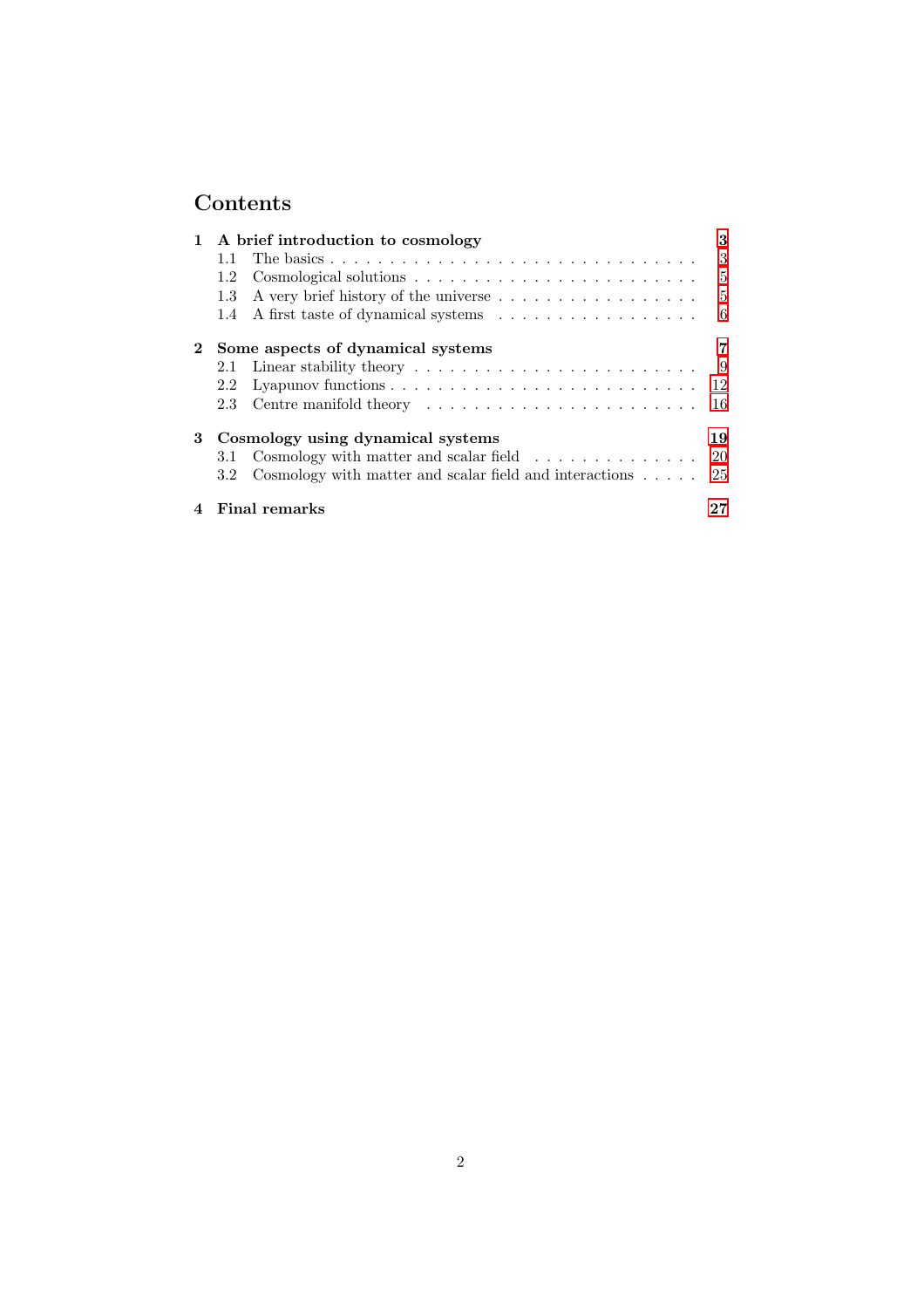## <span id="page-2-0"></span>1 A brief introduction to cosmology

## <span id="page-2-1"></span>1.1 The basics

Cosmology is the study of the universe as a whole, and its aim is to understand the origin of the universe and its evolution. The study of the cosmos is as old as humanity and has always been fascinating. Physical cosmology<sup>[1](#page-2-2)</sup> is the scientific study of the universe as a whole based on the laws of physics. The dominant interaction between macroscopic objects is the gravitational force. Therefore, we must study the dynamics of the universe within the framework of Einstein's theory of General Relativity which was formulated in 1916. In simple terms, the main concept of general relativity is the following equation

$$
geometry = \kappa \times matter
$$
 (1)

where  $\kappa = 8\pi G/c^4$  is a coupling constant which determines the strength of the gravitational force.  $G$  is Newton's gravitational constant and  $c$  is the speed of light.

The Einstein field equations are a set of 10 coupled non-linear PDEs, or in other words, very difficult equations to deal with in general [\[1\]](#page-27-0). However, these equations can be simplified considerably by making some suitable assumptions. In cosmology [\[2\]](#page-27-1) this is known as the cosmological principle. It is an axiom which states that the universe is homogeneous and isotropic when viewed over large enough scales.

These scales are of the order of 100− 1000 MPc. To translate this into more practical units, we note that  $1 pc \approx 3.26 \text{ ly } \approx 10^{12} \text{ km}$ . This means  $100 \text{ MPc} \approx$  $326 \text{ Mly} \approx 10^{18} \text{ km}$ , and has the simple practical implication that we cannot test the cosmological principle directly by making observations at two points in the universe separated by cosmologically significant scales. However, there are other possibilities of testing the cosmological principle. For instance, if we were to observe a very large structure in the universe which is bigger than 100 MPc, say, then this would force us to revise this number upwards. It turns out that such very large structure have already been observed, see the Clowes– Campusano Large Quasar Group for one such example.

Henceforth we assume that the cosmological principle is valid for some suitable length scale. A homogeneous and isotropic 4-dimensional Lorentzian manifold is characterised by only one function which is usually denoted by  $a(t)$  and one constant  $k = (\pm 1, 0)$ . Such models were studied independently by Friedmann, Lemaître, and Robertson & Walker. The function  $a(t)$  is called the scale factor and is the only dynamical degree of freedom in the cosmological Einstein field equations. The constant  $k$  characterises the curvature of the so-called constant time hypersurfaces,  $k = 0$  corresponds to a Euclidean space,  $k = +1$  to a 3-sphere and  $k = -1$  to hyperbolic space. The cosmological Einstein field equations are given by

<span id="page-2-4"></span><span id="page-2-3"></span>
$$
3\frac{\dot{a}^2}{a^2} + 3\frac{k}{a^2} - \Lambda = \kappa \rho \tag{2a}
$$

$$
-2\frac{\ddot{a}}{a} - \frac{\dot{a}^2}{a^2} - \frac{k}{a^2} + \Lambda = \kappa p.
$$
 (2b)

<span id="page-2-2"></span><sup>&</sup>lt;sup>1</sup>We will drop the word physical soon. It is used here to emphasise the scientific aspect of cosmology opposed to the philosophical or religious studies.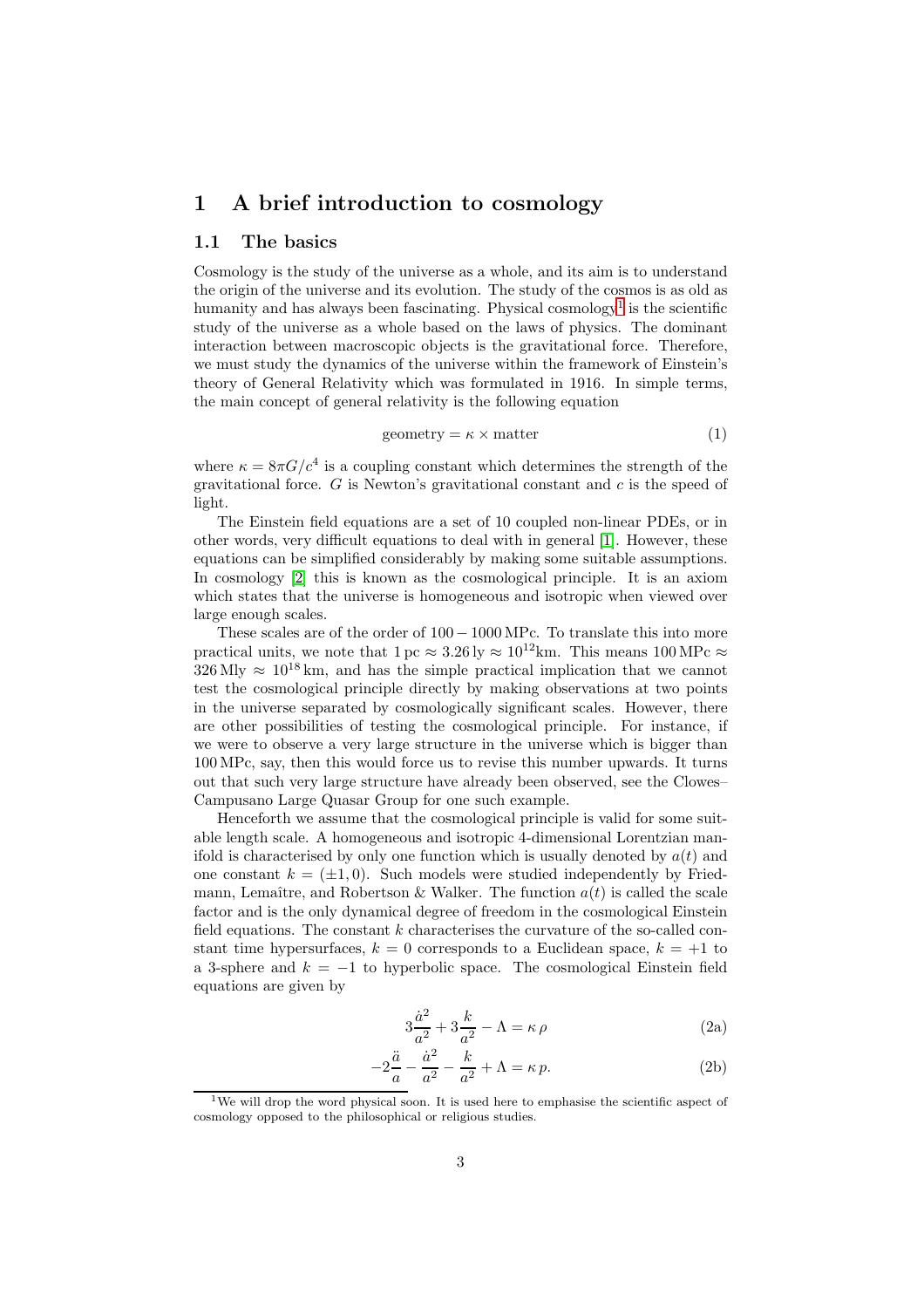Here  $\Lambda$  is the so-called cosmological constant,  $\rho$  and  $p$  are the energy density and pressure of some matter components, respectively. This matter could be a perfect fluid with prescribed equation of state, or a scalar field for instance. More complicated forms of matter can also be included. One can verify by direct calculation that these two equations imply the energy-conservation equation

<span id="page-3-1"></span>
$$
\dot{\rho} + 3\frac{\dot{a}}{a}(\rho + p) = 0.
$$
\n(3)

In cosmology one assumes that every matter component satisfies its own conservation equation, which does not follow from the field equations but must be assumed or derived separately. Inspection of Eqs. [\(2\)](#page-2-3) shows that we have two equations but 3 functions to be found, namely  $a(t)$ ,  $\rho(t)$  and  $p(t)$ . This system of equations is under-determined. In order to close it, we will assume a linear equation of state between the pressure and the energy density  $p = w\rho$ , where the equation of state parameter  $w \in (-1, 1]$ .

The scale factor  $a(t)$  is a measure of the size of the universe at time t. However, since we do not have an absolute length scale, the numerical value of  $a(t)$  can be rescaled. One convention is to choose  $a(t_{\text{today}}) = 1$  and compare the universe's size with its current value. Moreover, it turns out to be useful to introduce the Hubble function  $H(t) := \dot{a}/a$  which is a measure of the universe's expansion rate at time  $t$ . A positive value for this quantity was first observed by Edwin Hubble in 1929, thereby giving experimental evidence to an expanding universe. Today's value  $H_{\text{today}}$  is of the order of  $70 \text{km/s/Mpc}$ .

Let us now rewrite the field equations using the Hubble parameter. Firstly, we need the relation

$$
\dot{H} = \frac{\ddot{a}}{a} - \frac{\dot{a}^2}{a^2} = \frac{\ddot{a}}{a} - H^2
$$
 (4)

which allows us to write [\(2\)](#page-2-3) in the following form

<span id="page-3-0"></span>
$$
3H^2 + 3\frac{k}{a^2} - \Lambda = \kappa \,\rho \tag{5a}
$$

$$
-2\dot{H} - 3H^2 - \frac{k}{a^2} + \Lambda = \kappa p.
$$
 (5b)

Equation [\(5a\)](#page-3-0) is of particular interest to us. By dividing the entire equation by  $3H^2$  we arrive at

$$
1 = \frac{\kappa \rho}{3H^2} + \frac{\Lambda}{3H^2} - \frac{k}{a^2H^2}
$$
 (6)

and observe that each of the three terms is dimensionless.

It is common to introduce the following dimensionless density parameters

<span id="page-3-2"></span>
$$
\Omega = \frac{\kappa \,\rho}{3H^2}, \qquad \Omega_{\Lambda} = \frac{\Lambda}{3H^2}.
$$
\n(7)

Note that  $\Omega$  may contain different forms of matter, the total matter content might contain a pressure-less perfect fluid (standard matter or sometimes called dust) and radiation, in which case one would write  $\Omega = \Omega_{\rm m} + \Omega_{\rm r}$ . Before getting started with dynamical systems and their application to cosmology, we need to discuss some of the well known solutions in cosmology.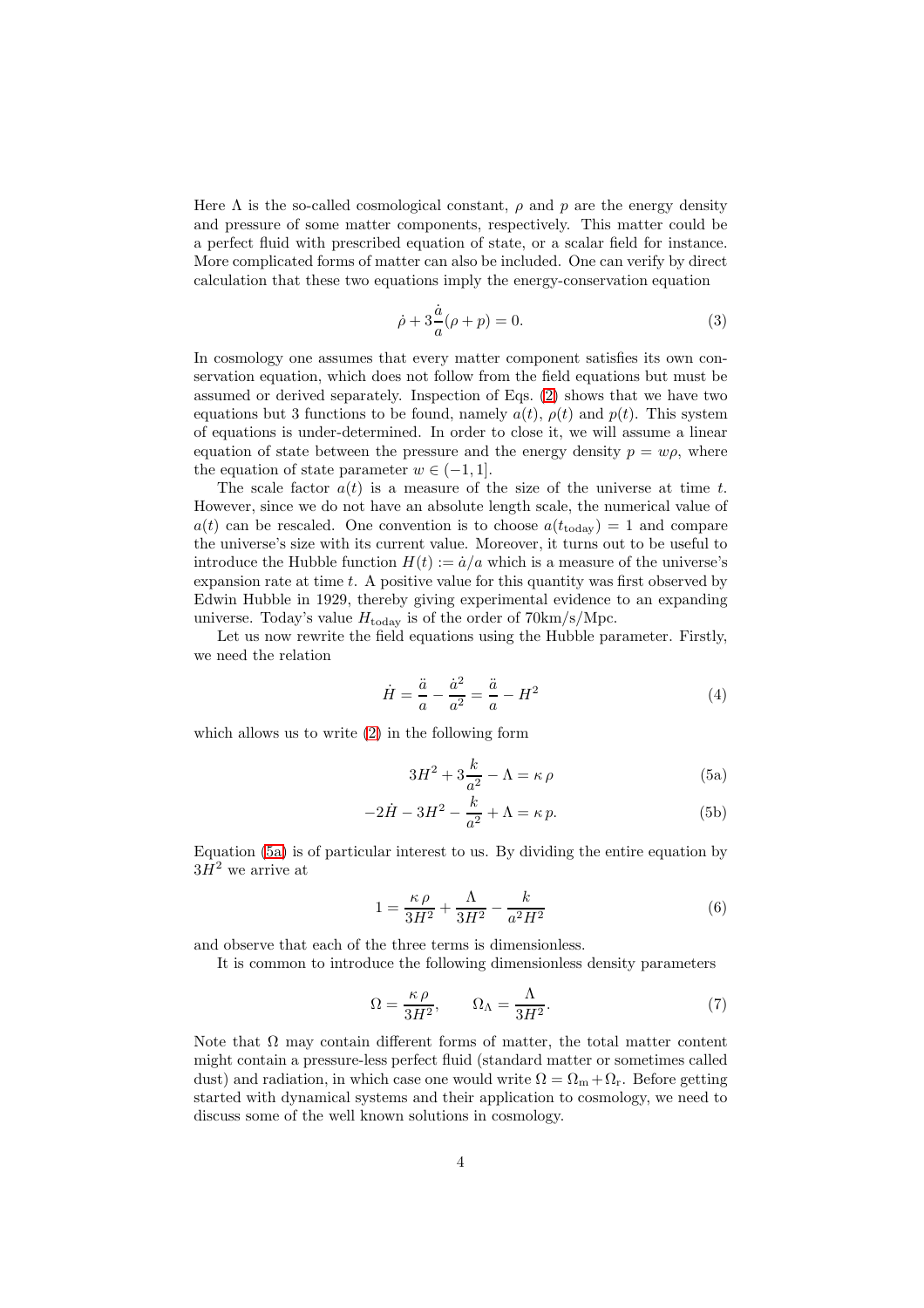### <span id="page-4-0"></span>1.2 Cosmological solutions

We will now discuss the most important solutions of the field equations [\(2\)](#page-2-3). This is needed in order to understand and interpret the solutions encountered later using dynamical systems techniques.

In order to simplify the equations, we will assume that the spatial curvature parameter vanishes, i.e.  $k = 0$  and we will also neglect the cosmological term  $\Lambda = 0$ . Let us firstly assume that the equation of state parameter  $w = 0$ . This corresponds to a matter dominated universe. One can immediately integrate the conservation equation [\(3\)](#page-3-1) and find that

<span id="page-4-2"></span>
$$
\rho \propto a^{-3}.\tag{8}
$$

This result is not unexpected since we find that density is inversely proportional to volume. Using this result in the field equation [\(2a\)](#page-2-4) yields the solutions  $a(t) \propto t^{2/3}$ .

Secondly, we consider  $w = 1/3$  which corresponds to a radiation dominated universe. In that case, the conservation equation gives

<span id="page-4-3"></span>
$$
\rho \propto a^{-4}.\tag{9}
$$

and the remaining field equations can be solved to find  $a(t) \propto t^{1/2}$ .

Lastly, we consider the case where  $\rho = p = 0$ , however, we assume  $\Lambda > 0$ . Then, we can integrate [\(5a\)](#page-3-0) and find

$$
a(t) \propto \exp\left(\sqrt{\Lambda/3}t\right). \tag{10}
$$

This solution is generally called the de Sitter solution and corresponds to a universe which undergoes an accelerated expansion.

#### <span id="page-4-1"></span>1.3 A very brief history of the universe

Based on a variety of observations, the evolution of the universe can be reconstructed fairly accurately. We are currently living in a matter dominated universe  $w = 0$ , and there is strong evidence for the presence of a positive cosmological constant  $\Lambda > 0$ . Moreover, the spatial curvature of the universe appears to be zero  $k = 0$ . There are some highly restrictive conditions in  $k \neq 0$ models.

Since the universe is currently expanding, it must have been smaller and denser in the past. From equations [\(8\)](#page-4-2) and [\(9\)](#page-4-3) we see that radiation decays faster than matter in an expanding universe. Therefore, at some point in the past, the universe was dominated by radiation. Going back in time further, the universe was very dense and therefore hot and relatively small. The 'beginning' of the universe is often referred to as the big bang, giving the image of a vast explosion from which the evolution of the universe started.

It appears very likely that the universe also underwent a period of accelerated expansion at its very early stages, similar to the late time acceleration due to the cosmological term. The reasons for this are beyond the scope of this short introduction, however, we note that this epoch is called inflation.

Very roughly speaking, the standard model of cosmology can be summarised by the succession of the following dominated eras

<span id="page-4-4"></span>
$$
inflation \longrightarrow radiation \longrightarrow matter \longrightarrow cosmological term
$$
 (11)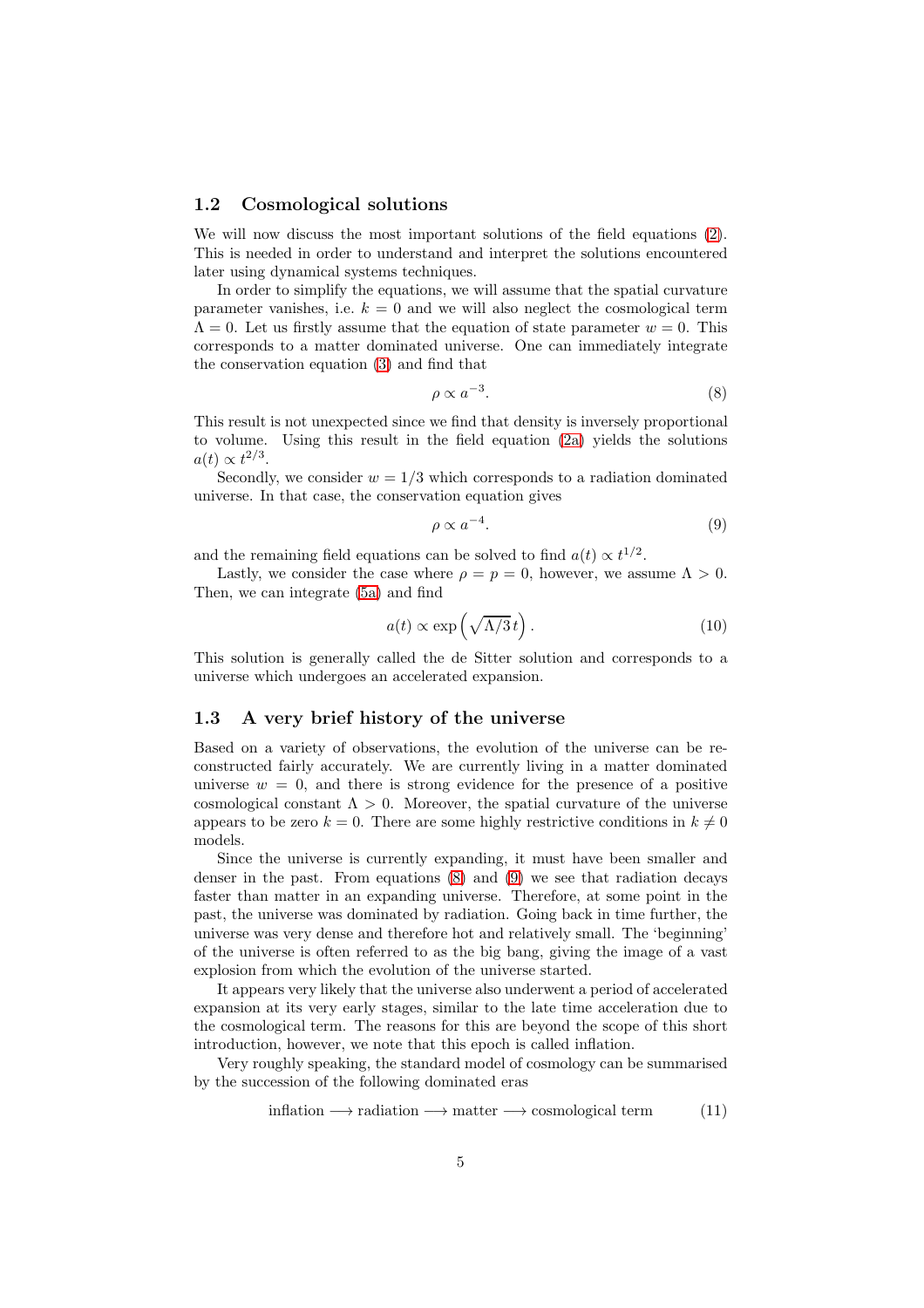and a good cosmological model should be able to reproduce (parts of) this pattern.

## <span id="page-5-0"></span>1.4 A first taste of dynamical systems

<span id="page-5-3"></span>In order to get a first taste of the usefulness of dynamical systems techniques in cosmology [\[3,](#page-27-2) [4\]](#page-27-3), let us consider a universe which is spatially flat  $k = 0$ , and its matter content is radiation  $\rho_r$  with  $w = 1/3$ , and a perfect fluid (dust)  $\rho_m$  with  $w = 0$ . The following four equations completely determine the dynamics of the system

<span id="page-5-6"></span><span id="page-5-1"></span>
$$
3H^2 - \Lambda = \kappa \left( \rho_m + \rho_r \right) \tag{12a}
$$

$$
2\dot{H} - 3H^2 + \Lambda = \kappa \frac{1}{3}\rho_r \tag{12b}
$$
\n
$$
\dot{\gamma} + 4H\gamma = 0 \tag{12c}
$$

$$
\dot{\rho}_{\rm r} + 4H\rho_{\rm r} = 0\tag{12c}
$$

<span id="page-5-5"></span>
$$
\dot{\rho}_{\rm m} + 3H\rho_{\rm m} = 0. \tag{12d}
$$

Using the dimensionless density parameters  $\Omega_{\rm m}$ ,  $\Omega_{\rm r}$  and  $\Omega_{\Lambda}$ , we find that equation [\(12a\)](#page-5-1) becomes the constraint

<span id="page-5-2"></span>
$$
1 = \Omega_{\rm m} + \Omega_{\rm r} + \Omega_{\Lambda} \tag{13}
$$

which means that we have two independent quantities, and choose to work with  $\Omega_{\rm m}$  and  $\Omega_{\rm r}$ . Moreover, since we expect energy densities to be positive we also have the conditions  $0 \leq \Omega_m \leq 1$  and  $0 \leq \Omega_r \leq 1$ . Therefore, also  $\Omega_{\Lambda} \leq 1$  is needed to satisfy equation [\(13\)](#page-5-2).

The solution to the system  $(12)$  at any given time t will correspond to a point in the  $(\Omega_{\rm m}, \Omega_{\rm r})$  plane. The constraint equation [\(13\)](#page-5-2) together with the aforementioned inequalities reduces the allowed  $(\Omega_{\rm m}, \Omega_{\rm r})$  plane to the triangle<sup>[2](#page-5-4)</sup> defined by  $\Delta = \{(\Omega_m, \Omega_r) | 0 \leq \Omega_m + \Omega_r \leq 1 \cap 0 \leq \Omega_m \leq 1 \cap 0 \leq \Omega_r \leq 1\}$ , see also Figure [1.](#page-6-1)

Next, we wish to find the dynamical equations for the dimensionless variables  $\Omega_m$  and  $\Omega_r$ . This requires a slightly lengthy but otherwise straightforward calculation of which we will show some details. We start with

$$
\frac{d}{dt}\Omega_{\rm m} = \frac{d}{dt}\left(\frac{\kappa \,\rho_{\rm m}}{3H^2}\right) = \frac{\kappa}{3}\frac{\dot{\rho}_{\rm m}H^2 - \rho_{\rm m}2H\dot{H}}{H^4} = \frac{\kappa}{3H}\left(\frac{\dot{\rho}_{\rm m}}{H} - 2\rho_{\rm m}\frac{\dot{H}}{H^2}\right). \tag{14}
$$

From [\(12d\)](#page-5-5) we get an expression for  $\dot{\rho}_{\rm m}/H$ , while [\(12b\)](#page-5-6) can be solved for  $\dot{H}/H^2$ . This yields

$$
\frac{1}{H}\frac{d}{dt}\Omega_{\rm m} = \frac{\kappa}{3H^2} \left(-3\rho_{\rm m} + 3\rho_{\rm m}\left(1 - \frac{\Lambda}{3H^2} + \frac{\kappa \rho_{\rm r}}{9H^2}\right)\right) \tag{15}
$$

$$
= -3\Omega_{\rm m} + 3\Omega_{\rm m}(1 - \Omega_{\Lambda} + \Omega_{\rm r}/3). \tag{16}
$$

The last step is to eliminate  $\Omega_{\Lambda}$  using [\(13\)](#page-5-2) which gives the equation

$$
\frac{1}{H}\frac{d}{dt}\Omega_{\rm m} = -3\Omega_{\rm m} + 3\Omega_{\rm m}(\Omega_{\rm m} + \Omega_{\rm r} + \Omega_{\rm r}/3)
$$
\n(17)

$$
= -3\Omega_{\rm m} + 3\Omega_{\rm m} (\Omega_{\rm m} + 4\Omega_{\rm r}/3) \tag{18}
$$

$$
=\Omega_{\rm m}(3\Omega_{\rm m}+4\Omega_{\rm r}-3). \tag{19}
$$

<span id="page-5-4"></span><sup>2</sup>To the best of our knowledge this idea goes back to Nicola Tamanini.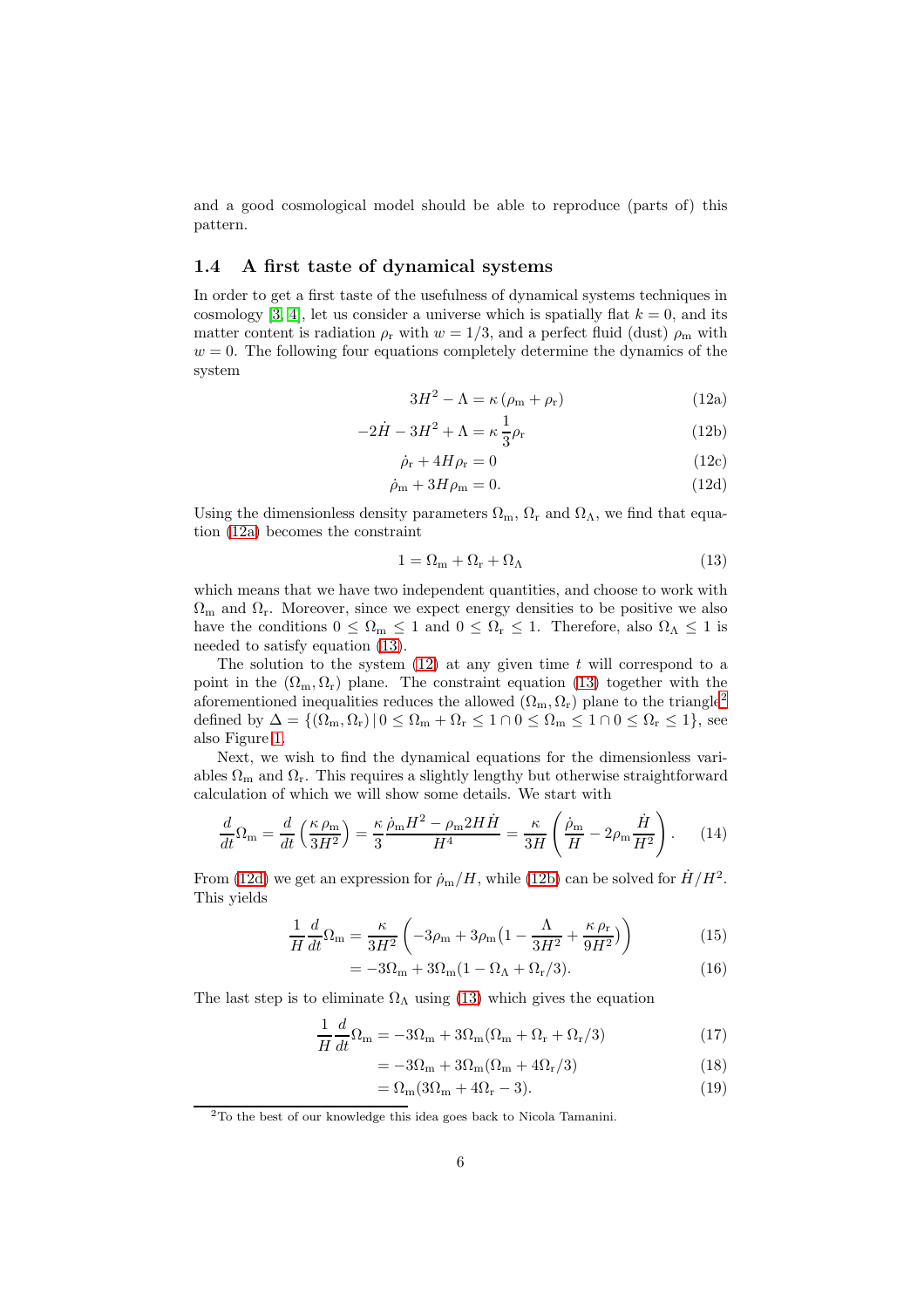

<span id="page-6-1"></span>Figure 1: This figure shows the triangle defined by  $\{(\Omega_m, \Omega_r) | 0 \leq \Omega_m + \Omega_r \leq \Omega_r\}$  $1 \cap 0 \leq \Omega_{\text{m}} \leq 1 \cap 0 \leq \Omega_{\text{r}} \leq 1$ . Every solution to the field equations [\(12\)](#page-5-3) corresponds to a trajectory inside this triangle, one calls this region the phase space of the system.

We now note that

<span id="page-6-2"></span>
$$
d\log(a) = \frac{\dot{a}}{a}dt = Hdt
$$
\n(20)

which means that by introducing the new independent variable  $N = \log(a)$  and denoting differentiation with respect to  $N$  by a prime, we finally arrive at

$$
\Omega'_{m} = \Omega_{m}(3\Omega_{m} + 4\Omega_{r} - 3). \tag{21}
$$

Following a similar calculation one can find the corresponding equation for  $\Omega_r$ which is given by

<span id="page-6-3"></span>
$$
\Omega_{\rm r}' = \Omega_{\rm r}(3\Omega_{\rm m} + 4\Omega_{\rm r} - 4). \tag{22}
$$

For any set of initial conditions  $(\Omega_m(N_i), \Omega_r(N_i))$  with initial 'time'  $N_i$  in the triangle  $\Delta$ , the equations [\(21\)](#page-6-2) and [\(22\)](#page-6-3) will determine a trajectory which describes the dynamical behaviour of the cosmological model we are studying. It should be noted that equations [\(21\)](#page-6-2) and [\(22\)](#page-6-3) do not depend explicitly on the 'time' parameter N, such a system is called an autonomous system of equations, or a dynamical system. Equations of this type can be studied using particular methods developed for such systems. In the next Section we will give a brief introduction to dynamical systems and the most common methods used to analyse them.

## <span id="page-6-0"></span>2 Some aspects of dynamical systems

What is a dynamical system? It can be anything ranging from something as simple as a single pendulum to something as complex as the human brain and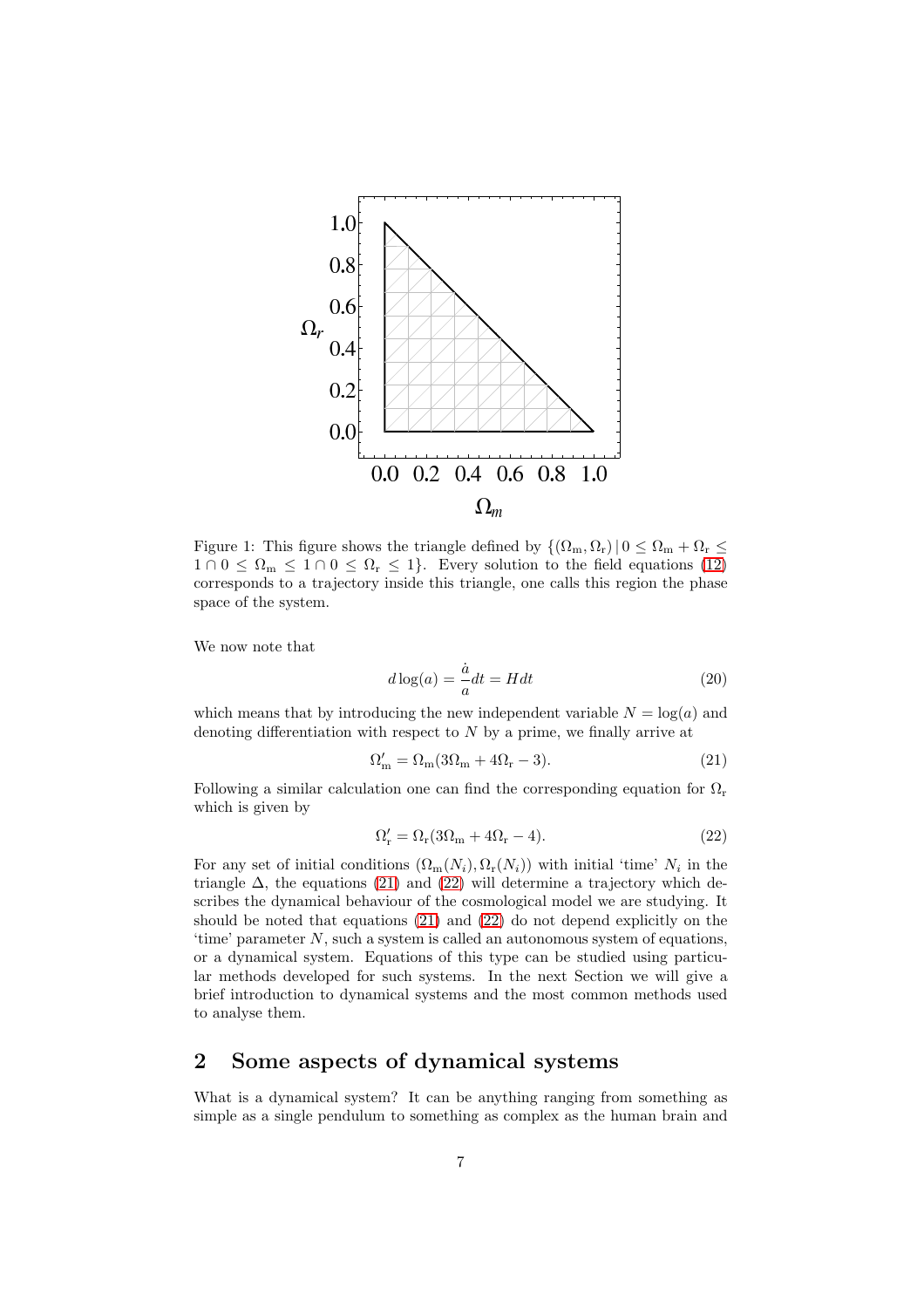the entire universe itself. In general, a dynamical system can be thought of as any abstract system consisting of

- 1. a space (state space or phase space), and
- 2. a mathematical rule describing the evolution of any point in that space.

The second point is crucial. Finding a mathematical rule which, for instance, describes the evolution of information at any neuron in the human brain is probably impossible. So, we need a mathematical rule as an input and finding one might be very difficult indeed.

The state of the system we are interested in is described by a set of quantities which are considered important about the system, and the state space is the set of all possible values of these quantities. In the case of the pendulum, the position of the mass and its momentum are natural quantities to specify the state of the system. For more complicated systems like the universe as a whole, the choice of good quantities is not at all obvious and it turns out to be useful to choose convenient variables. It is possible to analyse the same dynamical system with different sets of variables, either of which might be more suitable to a particular question.

There are two main types of dynamical systems: The first are continuous dynamical systems whose evolution is defined by a set of ordinary differential equations (ODEs) and the other ones are called time-discrete dynamical systems which are defined by a map or difference equations. In the context of cosmology we are studying the Einstein field equations which for a homogeneous and isotropic space result in a system of ODEs. Thus we are only interested in continuous dynamical systems and will not discuss time-discrete dynamical systems in the remainder.

Let us denote  $\mathbf{x} = (x_1, x_2, \dots, x_n) \in X$  to be an element of the state space  $X \subseteq \mathbb{R}^n.$  The standard form of a dynamical system is usually expressed as [\[5\]](#page-27-4)

<span id="page-7-0"></span>
$$
\dot{\mathbf{x}} = \mathbf{f}(\mathbf{x}) \tag{23}
$$

where the function  $f: X \to X$  and where the dot denotes differentiation with respect to some suitable time parameter. We view the function f as a vector field on  $\mathbb{R}^n$  such that

$$
\mathbf{f}(\mathbf{x}) = (f_1(\mathbf{x}), \cdots, f_n(\mathbf{x})).
$$
\n(24)

The ODEs [\(23\)](#page-7-0) define the vector fields of the system. At any point  $x \in X$ and any particular time t,  $f(x)$  defines a vector field in  $\mathbb{R}^n$ . When discussing a particular solution to [\(23\)](#page-7-0) this will often be denoted by  $\psi(t)$  to simplify the notation. We restrict ourselves to systems which are are finite dimensional and continuous. In fact, we will require the function  $f$  to be at least differentiable in X.

<span id="page-7-2"></span>**Definition 1** (Critical point or fixed point). The autonomous equation  $\dot{\mathbf{x}} = \mathbf{f}(\mathbf{x})$ is said to have a critical point or fixed point at  $\mathbf{x} = \mathbf{x}_0$  if and only if  $\mathbf{f}(\mathbf{x}_0) = 0$ .

There is an easy way to justify this definition. Let us consider a one dimensional mechanical system with force  $F$ . Newton's equation for such a system is

<span id="page-7-1"></span>
$$
m\ddot{x} = F(x). \tag{25}
$$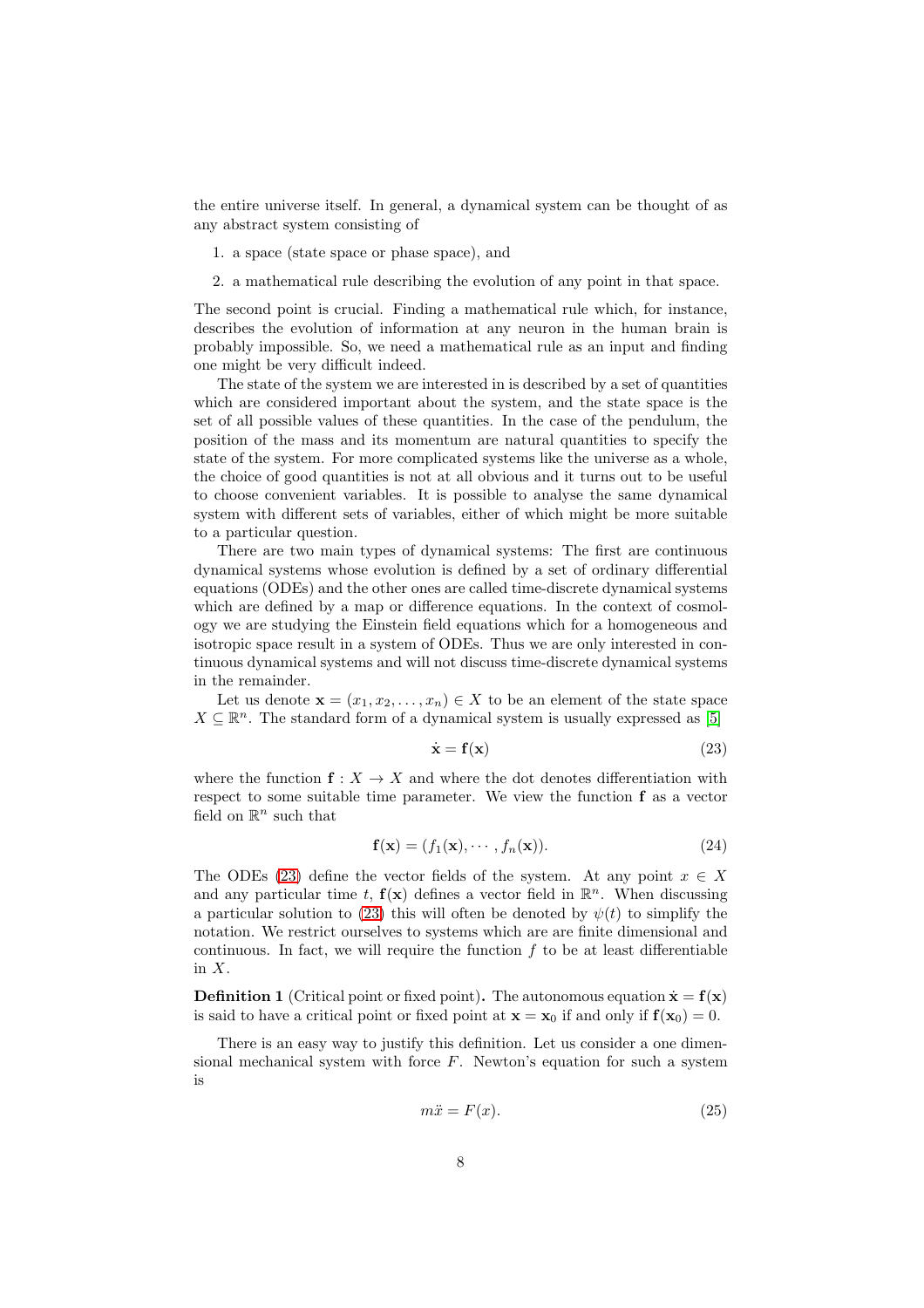Let us introduce a second variable  $p = m\dot{x}$  such that the single second order ODE [\(25\)](#page-7-1) becomes a system of two first order equations

$$
\dot{x} = p/m \tag{26}
$$

<span id="page-8-1"></span>
$$
\dot{p} = F(x). \tag{27}
$$

Therefore, according to Definition [1,](#page-7-2) the critical points of system [\(27\)](#page-8-1) correspond to those points x where the force vanishes  $F(x) = 0$ . At these points, there is no force acting on the particle and the system could, in principle, remain in this (steady) state indefinitely.

This leads to the question of stability of a critical point or fixed point. The following two definitions will clarify what is meant by stable and asymptotically stable. In simple words a fixed point  $x_0$  of the system [\(23\)](#page-7-0) is called stable if all solutions  $\mathbf{x}(t)$  starting near  $\mathbf{x}_0$  stay close to it.

**Definition 2** (Stable fixed point). Let  $\mathbf{x}_0$  be a fixed point of system [\(23\)](#page-7-0). It is called stable if for every  $\varepsilon > 0$  we can find a  $\delta$  such that if  $\psi(t)$  is any solution of [\(23\)](#page-7-0) satisfying  $\|\psi(t_0) - \mathbf{x}_0\| < \delta$ , then the solution  $\psi(t)$  exists for all  $t \geq t_0$ and it will satisfy  $\|\psi(t) - \mathbf{x}_0\| < \varepsilon$  for all  $t \ge t_0$ .

The point is called asymptotically stable if it is stable and the solutions approach the critical point for all nearby initial conditions.

**Definition 3** (Asymptotically stable fixed point). Let  $x_0$  be a stable fixed point of system [\(23\)](#page-7-0). It is called asymptotically stable if there exists a number δ such that if  $\psi(t)$  is any solution of [\(23\)](#page-7-0) satisfying  $\|\psi(t_0) - \mathbf{x}_0\| < \delta$ , then  $\lim_{t\to\infty}\psi(t)=\mathbf{x}_0.$ 

The main difference is simply that all trajectories near an asymptotically stable fixed point will eventually reach that point while trajectories near a stable point could for instance circle around that point. If the point is unstable then solutions will move away from it.

We will not encounter fixed points which are stable but not asymptotically stable when studying cosmological dynamical systems.

Having defined a concept of stability, we will now discuss methods which can be used to analyse the stability properties of critical points.

## <span id="page-8-0"></span>2.1 Linear stability theory

The basic idea of linear stability theory can be explained neatly using the above one dimensional mechanical system  $m\ddot{x} = F(x)$ . Let us assume that there is a point  $x_0$  where the force vanishes  $F(x_0) = 0$ . Can we find the behaviour of the particle near this point? We set  $x(t) = x_0 + \delta x(t)$  and assume  $\delta x(t)$  to be small. Then  $\ddot{x}(t) = \ddot{\delta x}(t)$  and  $F(x) = F(x_0 + \delta x) \approx F(x_0) + F'(x_0)\dot{\delta x} +$  $\ldots = F'(x_0)\delta x + \ldots$  (recall  $F(x_0) = 0$ ) so that Newton's equations near the critical point becomes  $m\ddot{\delta x} = F'(x_0)\delta x$  where  $F'(x_0)$  is a constant. This is a linear second order constant coefficient ODE, its auxiliary equation is simply  $\lambda^2 = F'(x_0)/m$ . Therefore, the sign of  $F'(x_0)$  determines the stability properties of the point  $x_0$ . If  $F'(x_0) < 0$  the solution involves trigonometric functions and we would speak of a stable point, for  $F'(x_0) > 0$  the solution would involve exponentials and we would refer to this point as unstable.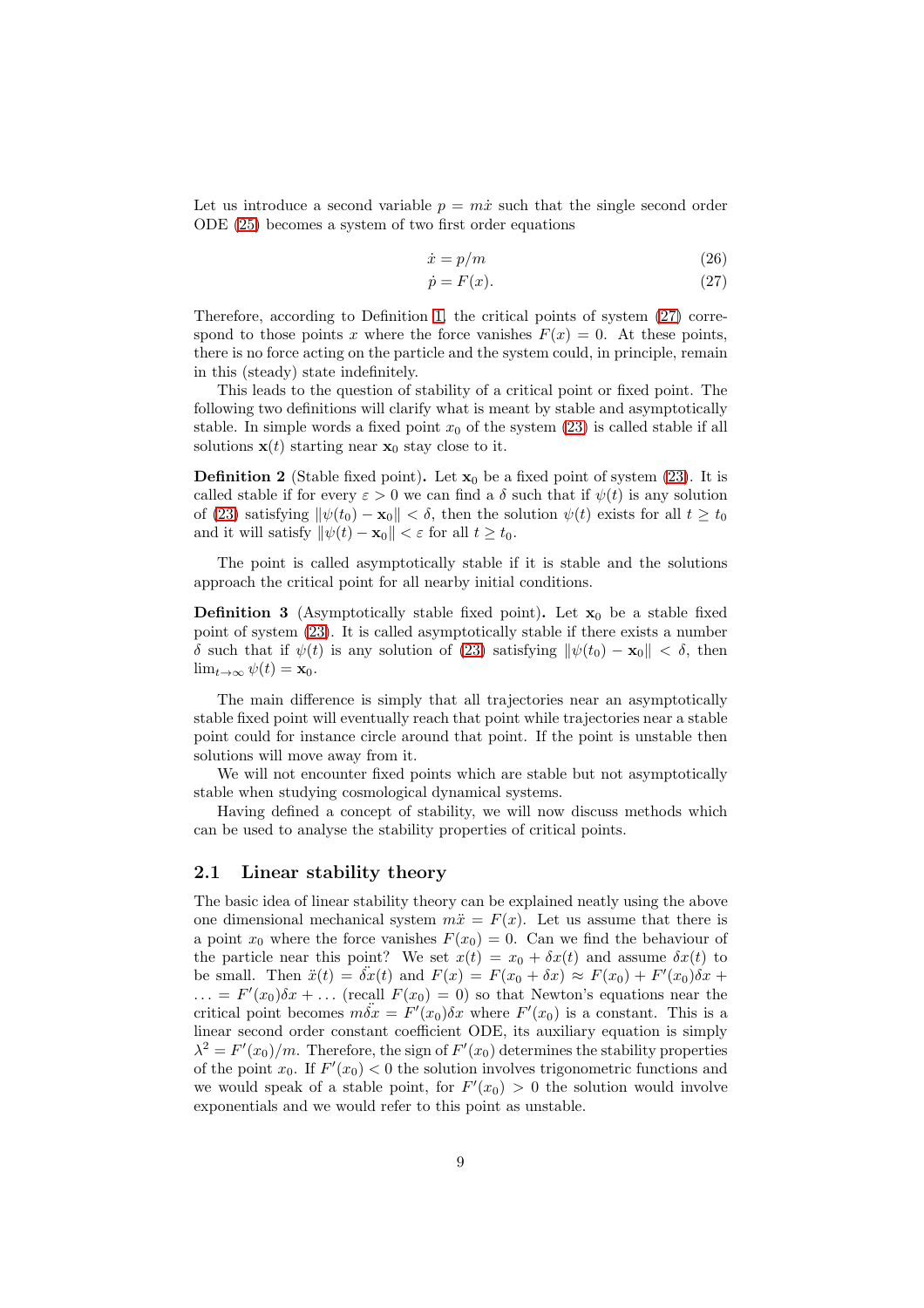Exactly the same ideas can be utilised when studying an arbitrary dynamical system. Let  $\dot{\mathbf{x}} = \mathbf{f}(\mathbf{x})$  be a given dynamical system with fixed point at  $\mathbf{x}_0$ . We will now linearise the system around its critical point. Since  $\mathbf{f}(\mathbf{x}) =$  $(f_1(\mathbf{x}), \ldots, f_n(\mathbf{x}))$ , we can Taylor expand each  $f_i(x_1, x_2, \ldots, x_n)$  near  $\mathbf{x}_0$ 

$$
f_i(\mathbf{x}) = f_i(\mathbf{x}_0) + \sum_{j=1}^n \frac{\partial f_i}{\partial x_j}(\mathbf{x}_0) y_j + \frac{1}{2!} \sum_{j,k=1}^n \frac{\partial^2 f_i}{\partial x_j \partial x_k}(\mathbf{x}_0) y_j y_k + \dots \tag{28}
$$

where the vector **y** is defined by  $y = x-x_0$ . Note that in what follows we are only interested in the first partial derivatives. Therefore, of particular importance is the object  $\partial f_i/\partial x_j$  which if interpreted as a matrix is the Jacobian matrix of vector calculus of the vector valued function f. We define

<span id="page-9-0"></span>
$$
J = \frac{\partial f_i}{\partial x_j} = \begin{pmatrix} \frac{\partial f_1}{\partial x_1} & \cdots & \frac{\partial f_1}{\partial x_n} \\ \vdots & \ddots & \vdots \\ \frac{\partial f_n}{\partial x_1} & \cdots & \frac{\partial f_n}{\partial x_n} \end{pmatrix}
$$
(29)

It is the eigenvalues of the Jacobian matrix  $J$ , evaluated at the critical points  $\mathbf{x}_0$ , which contain the information about stability. In this context  $J$  is sometimes referred to as the stability matrix of the system. As J is an  $n \times n$  matrix, it will have  $n$ , possibly complex, eigenvalues (counting repeated eigenvalues accordingly). Recalling the example of the one dimensional mechanical system at the beginning, it is clear that this approach might encounter problems if one or more of the eigenvalues are zero. This motivates the following definition [\[5\]](#page-27-4).

**Definition 4** (Hyperbolic point). Let  $\mathbf{x} = \mathbf{x}_0 \in X \subset \mathbb{R}^n$  be a fixed point (critical point) of the system  $\dot{\mathbf{x}} = \mathbf{f}(\mathbf{x})$ . Then  $x_0$  is said to be hyperbolic if none of the eigenvalues of the Jacobian matrix  $J(\mathbf{x}_0)$  have zero real part. Otherwise the point is called non-hyperbolic.

Linear stability theory fails for non-hyperbolic points and other methods have to be employed to study the stability properties.

Roughly speaking we are distinguishing three broad cases: If all eigenvalues have negative real parts, then we can regard the point as stable. If at least one eigenvalues has a positive real part, then the corresponding fixed point would not be stable and correspond to a saddle point which attracts trajectories in some directions but repels them along others. Lastly, all eigenvalues could have a positive real part, in which case all trajectories would be repelled.

In more than 3 dimensions it becomes very difficult to classify all possible critical points based on their eigenvalues. However, in dimensions 2 and 3 this can be done. In the following we present all possible cases for two dimensional autonomous systems.

Let us consider the two dimensional autonomous system given by

$$
\dot{x} = f(x, y) \tag{30a}
$$

$$
\dot{y} = g(x, y) \tag{30b}
$$

where  $f$  and  $g$  are (smooth) functions of  $x$  and  $y$ . We assume that there exits a hyperbolic critical point at  $(x_0, y_0)$  so that  $f(x_0, y_0) = 0$  and  $g(x_0, y_0) = 0$ . The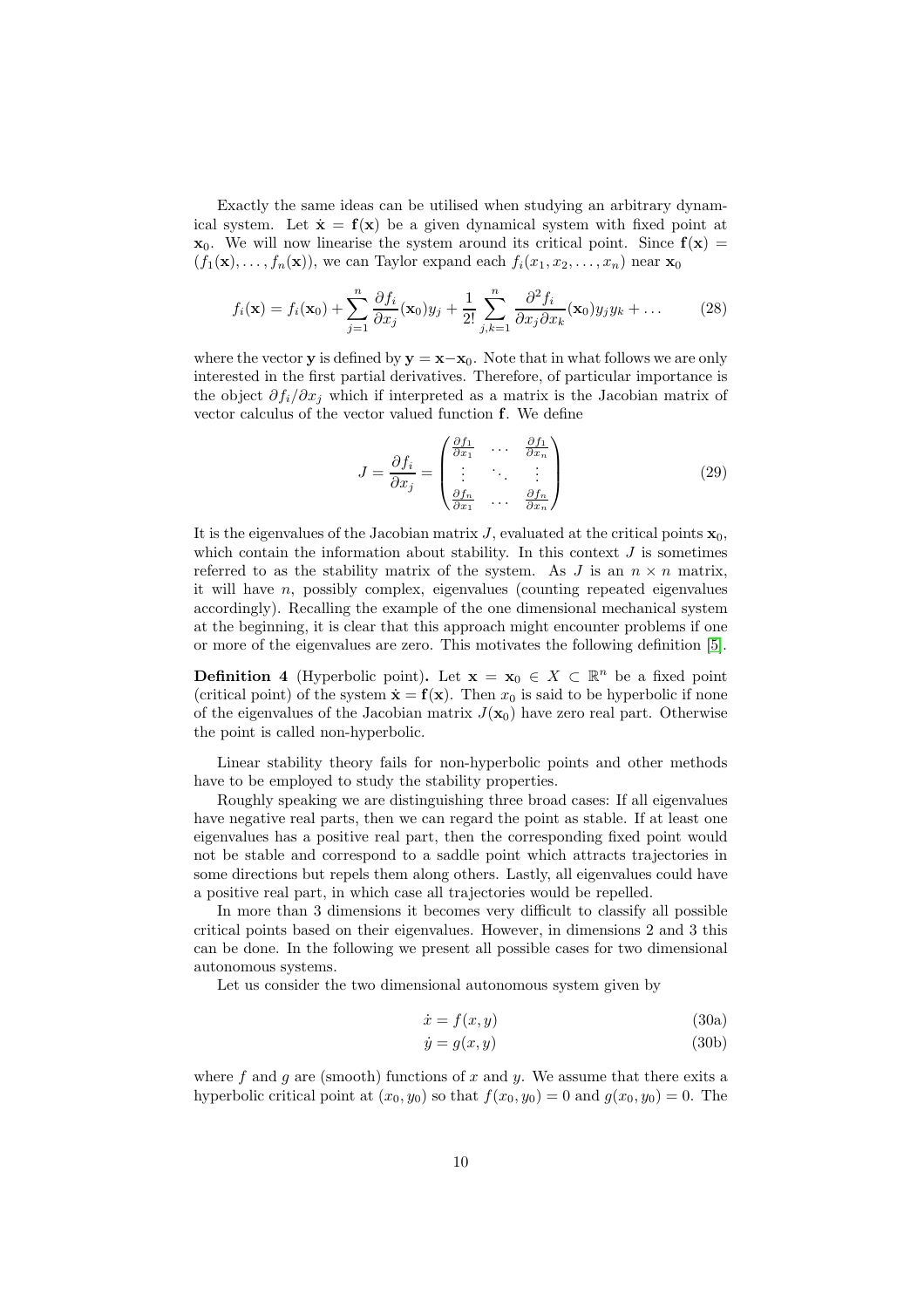Jacobian matrix of the system is given by

$$
J = \begin{pmatrix} f_{,x} & f_{,y} \\ g_{,x} & g_{,y} \end{pmatrix}
$$
 (31)

where the  $f_{,x}$  means differentiation with respect to x. Its two eigenvalues  $\lambda_{1,2}$ are given by

$$
\lambda_1 = \frac{1}{2}(f_{,x} + g_{,y}) + \frac{1}{2}\sqrt{(f_{,x} - g_{,y})^2 + 4f_{,y}g_{,x}} \tag{32a}
$$

$$
\lambda_2 = \frac{1}{2}(f_{,x} + g_{,y}) - \frac{1}{2}\sqrt{(f_{,x} - g_{,y})^2 + 4f_{,y}g_{,x}} \tag{32b}
$$

and be evaluated at any fixed point  $(x_0, y_0)$ .

Table [1](#page-10-0) contains all possible cases in order to understand the stability or instability properties of the critical point  $(x_0, y_0)$  based on the two eigenvalues  $\lambda_1$  and  $\lambda_2$ .

| Eigenvalues                                                     | Description                                                                                                                                                                                   |
|-----------------------------------------------------------------|-----------------------------------------------------------------------------------------------------------------------------------------------------------------------------------------------|
| $\lambda_1 < 0, \lambda_2 < 0$                                  | the fixed point is asymptotically stable and trajec-<br>tories starting near that point will approach that<br>point $\lim_{t\to\infty}(x(t),y(t))=(x_0,y_0)$                                  |
| $\lambda_1 > 0, \lambda_2 > 0$                                  | the fixed point is unstable and trajectories will<br>be repelled from the point $\lim_{t\to-\infty}(x(t),y(t))=$<br>$(x_0, y_0)$ . We can speak of $(x_0, y_0)$ as the past time<br>attractor |
| $\lambda_1 < 0, \lambda_2 > 0$                                  | the fixed point is a saddle point. Some trajectories<br>will be repelled, others will be attracted                                                                                            |
| $\lambda_1=0, \lambda_2>0$                                      | the point is unstable. The positive eigenvalues en-<br>sures that there is at least one unstable direction                                                                                    |
| $\lambda_1=0, \lambda_2<0$                                      | linear stability theory fails to determine stability.<br>The point is non-hyperbolic and other methods are<br>needed to study the behaviour of trajectories near<br>that point                |
| $\lambda_1 = \alpha + i\beta, \lambda_2 =$<br>$\alpha - i\beta$ | with $\alpha > 0$ and $\beta \neq 0$ the fixed point is an unstable<br>spiral                                                                                                                 |
| $\lambda_1 = \alpha + i\beta, \lambda_2 =$<br>$\alpha - i\beta$ | with $\alpha < 0$ and $\beta \neq 0$ the fixed point is a stable<br>spiral                                                                                                                    |
| $\lambda_1 = i\beta$ , $\lambda_2 = -i\beta$                    | solutions are oscillatory and the point is called a<br>centre. Note that a critical point being a centre is<br>not related to centre manifolds.                                               |

<span id="page-10-0"></span>Table 1: Stability or instability properties of the critical point  $(x_0, y_0)$  based on the two eigenvalues  $\lambda_1$  and  $\lambda_2$ .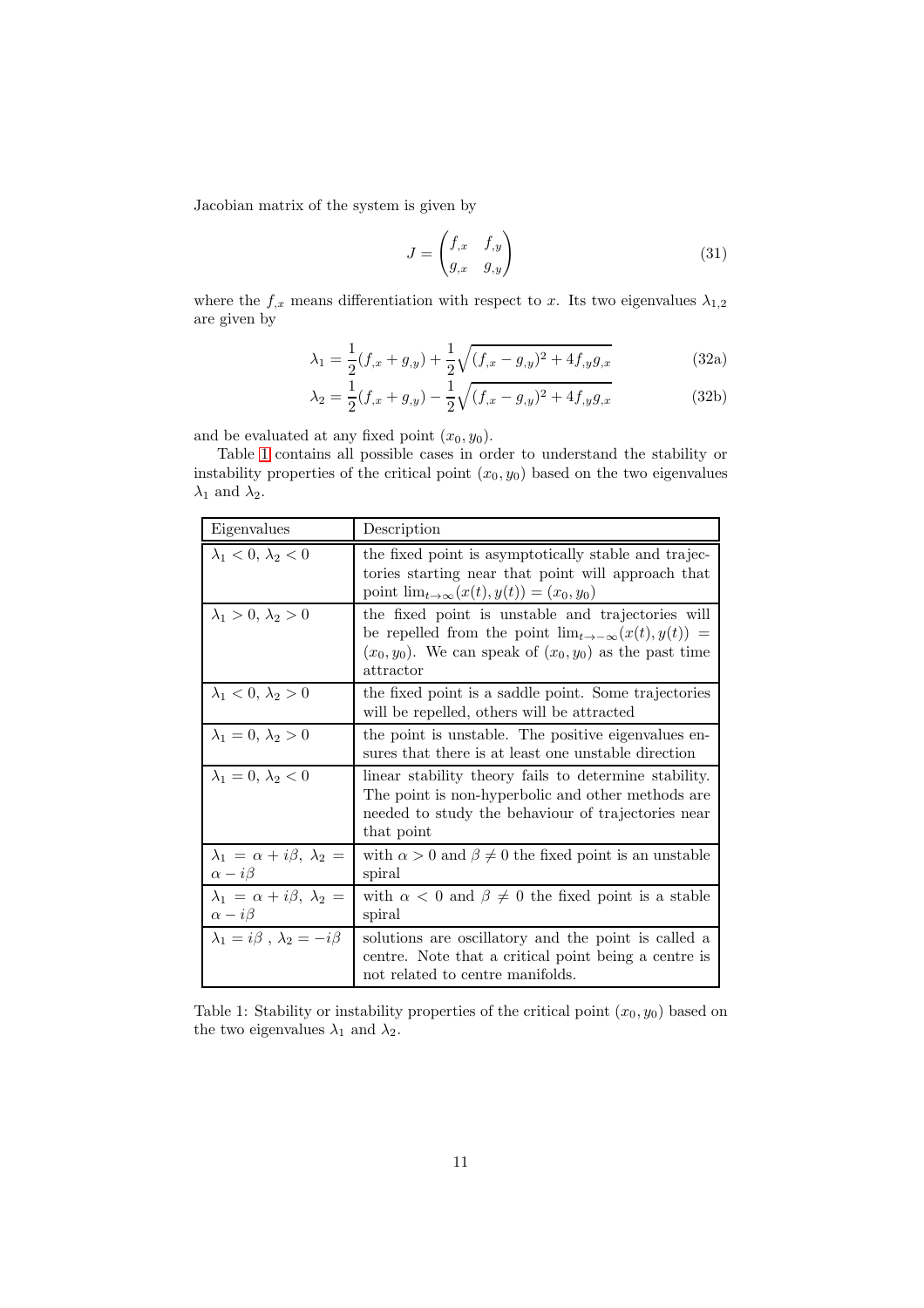## Example – Cosmology with matter, radiation and cosmological term

Recall the cosmological dynamical system [\(21\)](#page-6-2) and [\(22\)](#page-6-3) which will be our base model henceforth. The equations read

<span id="page-11-2"></span>
$$
\Omega'_{\rm m} = \Omega_{\rm m}(3\Omega_{\rm m} + 4\Omega_{\rm r} - 3)
$$
\n(33a)

$$
\Omega_{\rm r}' = \Omega_{\rm r}(3\Omega_{\rm m} + 4\Omega_{\rm r} - 4) \tag{33b}
$$

<span id="page-11-1"></span>
$$
1 = \Omega_{\rm m} + \Omega_{\rm r} + \Omega_{\Lambda}.\tag{33c}
$$

We can find the fixed points of this system by solving the simultaneous equations  $\Omega'_{m} = 0$  and  $\Omega'_{r} = 0$  for the pair  $(\Omega_{m}, \Omega_{r})$ . We find three fixed points, namely  $O = (0, 0)$ ,  $R = (0, 1)$  and  $M = (1, 0)$ . As we use the relative energy densities  $\Omega_i$  as our dynamical variables, it is easy to interpret those fixed points. At  $R$ , the radiation dominates and normal matter is absent. Likewise, at  $M$ , the normal matter dominates while radiation is absent. The point  $O$  contains neither radiation nor matter, and is therefore dominated by the cosmological term because of [\(33c\)](#page-11-1).

The Jacobian matrix of system [\(33\)](#page-11-2) is computed straightforwardly. Evaluated at the three fixed points, we find

$$
J(O) = \begin{pmatrix} -3 & 0 \\ 0 & -4 \end{pmatrix}, \quad J(R) = \begin{pmatrix} 1 & 0 \\ 3 & 4 \end{pmatrix}, \quad J(M) = \begin{pmatrix} 3 & 4 \\ 0 & -1 \end{pmatrix}, \tag{34}
$$

respectively. The corresponding eigenvalues of the stability matrix are given by

*O*: 
$$
\lambda_1 = -3, \lambda_2 = -4
$$
 (35a)

$$
R: \qquad \lambda_1 = 1, \qquad \lambda_2 = 4 \tag{35b}
$$

$$
M: \qquad \lambda_1 = -1, \quad \lambda_2 = 3 \tag{35c}
$$

which implies that that  $O$  is the only attractor of the system. Therefore, all trajectories will eventually approach  $O$ .  $R$  is unstable, however, since both eigenvalues are positive, we can think of  $R$  as the only past time attractor. This means all trajectories will have 'started' at  $R$ . Lastly,  $M$  is a saddle point. This means that some trajectories are attracted towards  $M$  but are eventually repelled to move towards  $O$ . The phase space diagram Fig. [2](#page-12-0) clearly shows these features.

In the cosmological context this has the following interpretation. Consider a spatially flat universe filled with normal matter and radiation, and with a very small cosmological term[3](#page-11-3) . Such a universe will generically be dominated by radiation at early times, then it will undergo a period where matter dominates its energy contents. Eventually it will evolve to a state where the cosmological term dominates. This result is in line with our expectation of a good cosmological model, see [\(11\)](#page-4-4).

### <span id="page-11-0"></span>2.2 Lyapunov functions

The following methods of studying the stability of a fixed point goes back to Lyapunov. It is completely different to linear stability and can be applied di-

<span id="page-11-3"></span><sup>&</sup>lt;sup>3</sup>If the cosmological term happens to be 'large' then matter will never dominate and one obtains an almost direct transition from radiation to a state where the cosmological term dominates.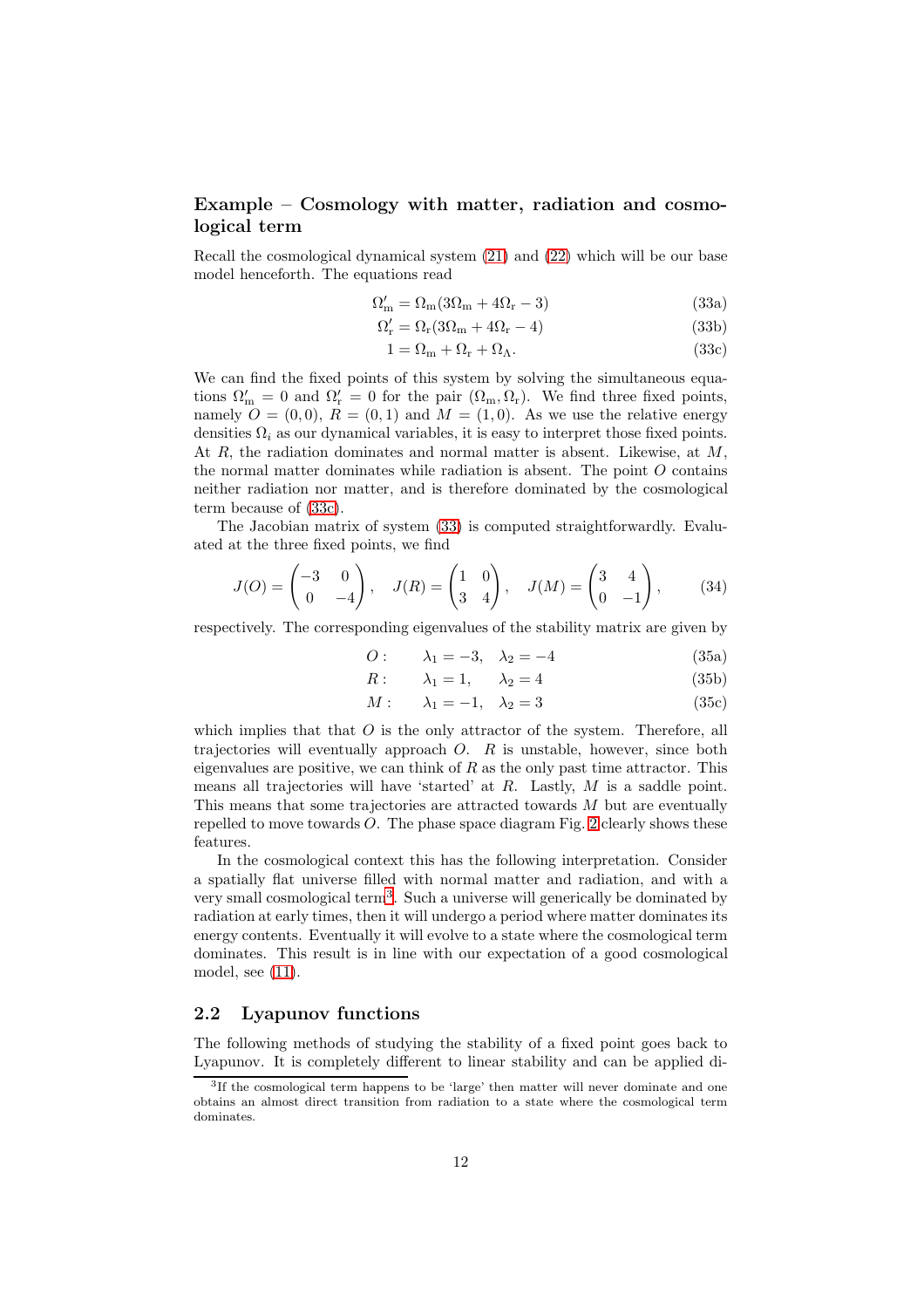

 $\Omega_m$ 

<span id="page-12-0"></span>Figure 2: Phase space diagram of system [\(33\)](#page-11-2).

rectly to the system in question. The main problem with this approach is that one has to be able to guess the Lyapunov function since there is no systematic way of doing so. Let us start by defining what a Lyapunov function is and its relation to stability of an autonomous system of equations.

**Definition 5** (Lyapunov function). Let  $\dot{\mathbf{x}} = \mathbf{f}(\mathbf{x})$  with  $\mathbf{x} \in X \subset \mathbb{R}^n$  be a smooth autonomous system of equations with fixed point  $\mathbf{x}_0$ . Let  $V : \mathbb{R}^n \to \mathbb{R}$ be a continuous function in a neighbourhood  $U$  of  $x_0$ , the V is called a Lyapunov function for the point  $x_0$  if

- 1. *V* is differentiable in  $U \setminus {\mathbf{x}_0}$
- 2.  $V(\mathbf{x}) > V(\mathbf{x}_0)$
- 3.  $\dot{V} \leq 0 \quad \forall x \in U \setminus \{\mathbf{x}_0\}.$

Note that the third requirement is the crucial one. It implies

$$
\frac{d}{dt}V(x_1, x_2, \dots, x_n) = \frac{\partial V}{\partial x_1}\dot{x}_1 + \dots + \frac{\partial V}{\partial x_n}\dot{x}_n
$$

$$
= \frac{\partial V}{\partial x_1}f_1 + \dots + \frac{\partial V}{\partial x_n}f_n \le 0
$$
(36)

which required repeated use of the chain rule and substitution of the autonomous system equations to eliminate the terms  $\dot{x}_i$  for  $i = 1, \ldots, n$ .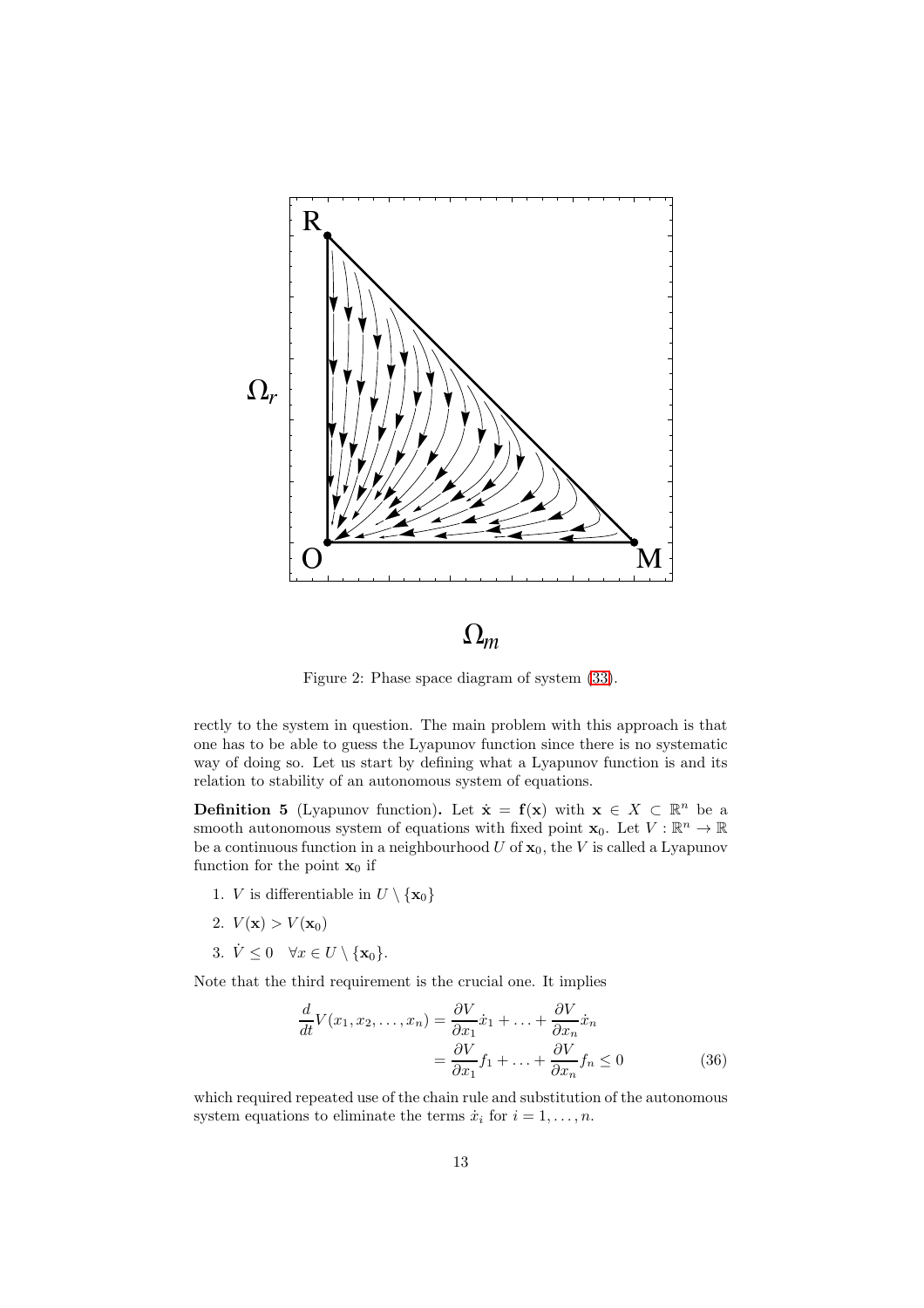One can conveniently write  $dV/dt$  using vector calculus notation

$$
\frac{d}{dt}V(x_1, x_2, \dots, x_n) = \text{grad } V \cdot \dot{\mathbf{x}} = \text{grad } V \cdot \mathbf{f}(\mathbf{x}).\tag{37}
$$

Let us now state the main theorem which connects a Lyapunov function to the stability of a fixed point of a dynamical system.

<span id="page-13-0"></span>**Theorem 1** (Lyapunov stability). Let  $\mathbf{x}_0$  be a critical point of the system  $\dot{\mathbf{x}} =$  $f(x)$ , and let U be a domain containing  $x_0$ . If there exists a Lyapunov function  $V(\mathbf{x})$  for which  $\dot{V} \leq 0$ , then  $\mathbf{x}_0$  is a stable fixed point. If there exists a Lyapunov function  $V(\mathbf{x})$  for which  $\dot{V} < 0$ , then then  $\mathbf{x}_0$  is a asymptotically stable fixed point.

Furthermore, if  $\|\mathbf{x}\| \to \infty$  and  $V(\mathbf{x}) \to \infty$  for all  $\mathbf{x}$ , then  $\mathbf{x}_0$  is said to be globally stable or globally asymptotically stable, respectively.

One can also find some instability results, see e.g. [\[6\]](#page-27-5), which will also depend on our ability to find a suitable Lyapunov function. However, we will not use results along those lines since we are mainly concerned about the stability of certain fixed points in the context of cosmology.

Should we be able to find a Lyapunov function satisfying the criteria of the Lyapunov stability theorem, we could establish (asymptotic) stability without any reference to a solution of the ODEs. However, just because we failed in finding a Lyapunov function at a particular point does not necessarily imply that such a point is unstable. Since there is no systematic way of constructing a function, it is possible that we were simply not clever enough to find a Lyapunov function for the critical point concerned.

#### A first example

This first example is taken from [\[5\]](#page-27-4). Suppose that a system is described by the vector field

$$
\dot{x} = y \tag{38a}
$$

$$
\dot{y} = -x + \epsilon x^2 y \tag{38b}
$$

which has one critical point at  $(x, y) = (0, 0)$ . A candidate Lyapunov's function is given by

$$
V(x,y) = \frac{x^2 + y^2}{2},
$$
\n(39)

satisfying  $V(0,0) = 0$  and  $V(x, y) > 0$  in the neighbourhood of the fixed point. This function leads to

$$
\dot{V} = \text{grad } V \cdot (\dot{x}, \dot{y}) = \epsilon x^2 y^2 \tag{40}
$$

from which we conclude that the point is globally asymptotically stable if  $\epsilon < 0$ since  $x^2y^2$  is positive definite and thus  $\dot{V} < 0$  in the neighbourhood of the fixed point. It is important to emphasise, however, that  $\epsilon > 0$  does not imply instability.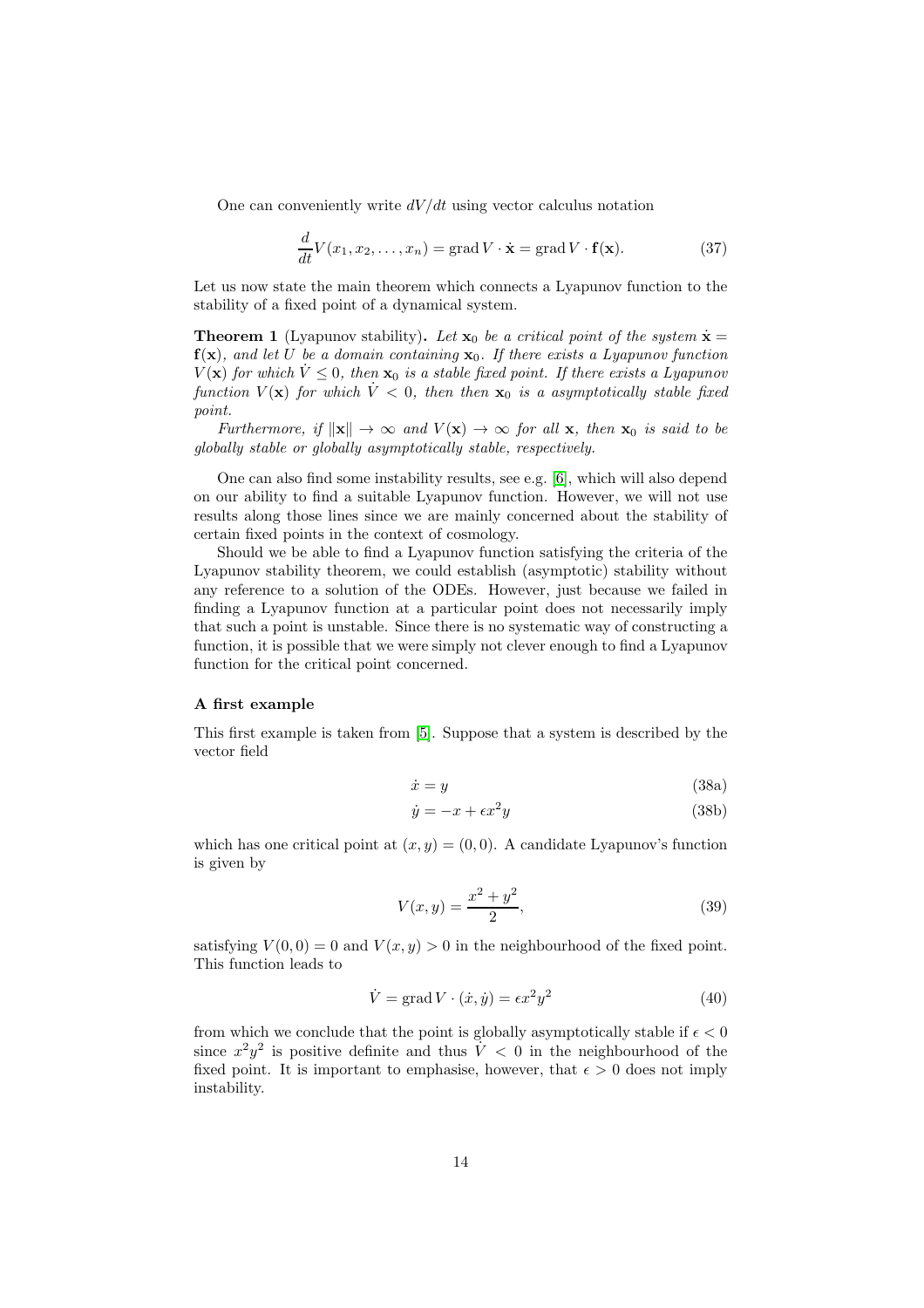### A second example

Let us consider the system

<span id="page-14-1"></span>
$$
\dot{x} = -x^3 + xy \tag{41a}
$$

$$
\dot{y} = -y - 2x^2 - x^2y \tag{41b}
$$

which has one fixed point at  $(x, y) = (0, 0)$ . Computing the eigenvalues of the Jacobian matrix at the fixed point yields  $\lambda_1 = -1$  and  $\lambda_2 = 0$ . Therefore, we cannot decide, based on linear stability theory, whether the origin is stable or not. However, starting with the candidate Lyapunov function

$$
V(x, y) = 2x^2 + y^2
$$
\n(42)

leads to

$$
\dot{V} = -4x^4 - 2y^2 - 2x^2y^2.
$$
\n(43)

Therefore the point is globally asymptotically stable since all terms in  $\dot{V}$  are negative definite and thus  $\dot{V} < 0$  in the neighbourhood of the fixed point. This example has been adapted from a similar one in [\[7\]](#page-27-6).

Note that the phase space plot is in agreement with our conclusion of stability, see Fig. [3.](#page-14-0)



<span id="page-14-0"></span>Figure 3: Phase space plot of the system [\(41\)](#page-14-1).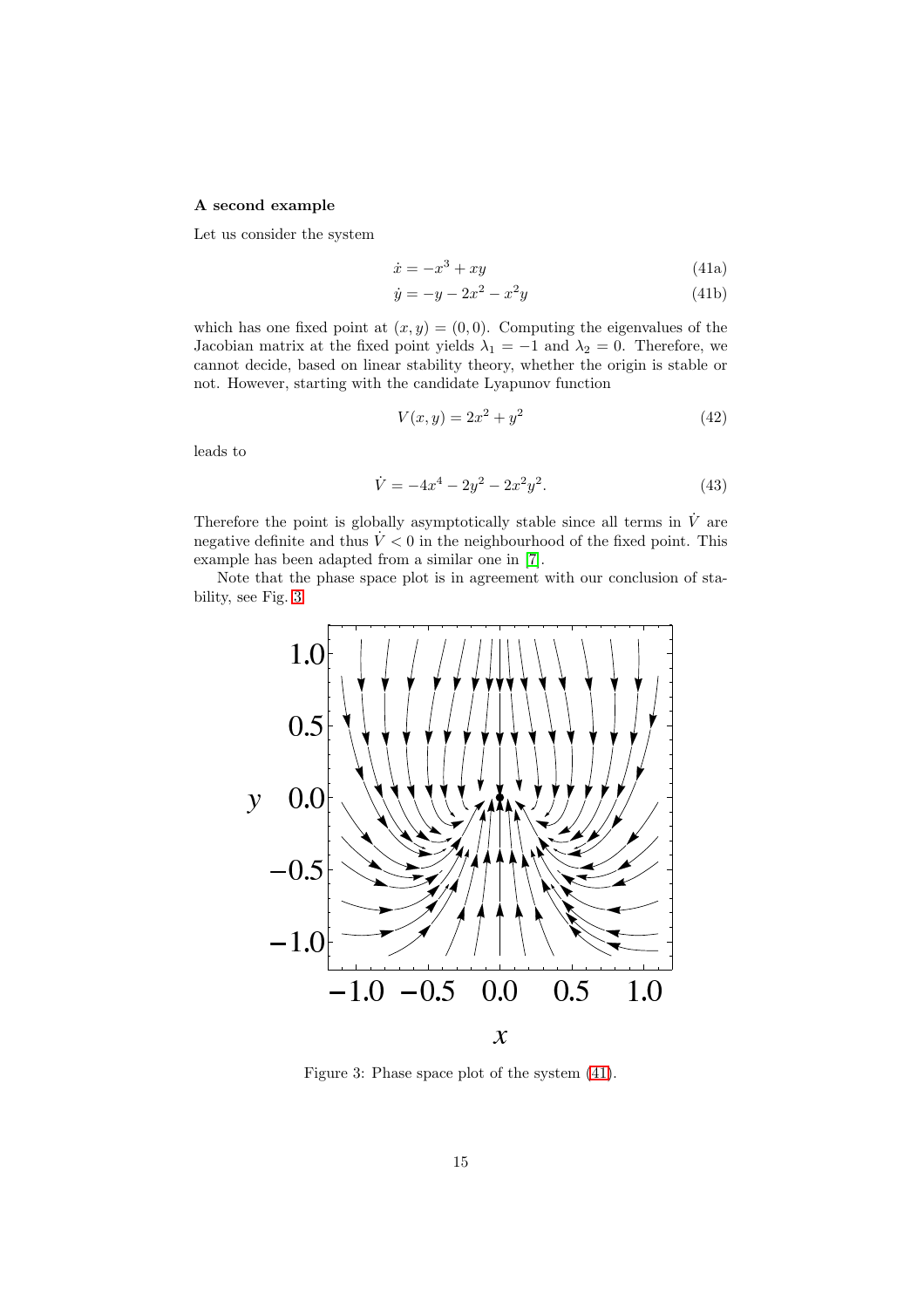### <span id="page-15-0"></span>2.3 Centre manifold theory

Centre manifold theory is a method that allows us to simplify dynamical systems by reducing their dimensionality near fixed points with vanishing eigenvalues of the Jacobian matrix. It is also central to other elegant concepts such as bifurcations and the method of normal forms [\[8\]](#page-27-7). Here the essential basics of centre manifold theory are discussed following [\[5\]](#page-27-4) and [\[7\]](#page-27-6).

Let us, as above, consider the dynamical system

<span id="page-15-1"></span>
$$
\dot{\mathbf{x}} = \mathbf{f}(\mathbf{x}) \tag{44}
$$

with  $\mathbf{x} \in \mathbb{R}^n$  and let us assume that it has a fixed point  $\mathbf{x}_0$ . Near this point we can linearise the system using [\(29\)](#page-9-0). Denoting  $y = x - x_0$ , we can write [\(44\)](#page-15-1)

$$
\dot{\mathbf{y}} = J\mathbf{y} \tag{45}
$$

where we emphasise that J is a constant coefficient  $n \times n$  matrix. As such it will have *n* eigenvalues which motivates the following. The space  $\mathbb{R}^n$  is the direct sum of three subspaces which are denoted by  $\mathbb{E}^s$ ,  $\mathbb{E}^u$  and  $\mathbb{E}^c$ , where the superscripts stand for stable, unstable and centre, respectively. The space  $\mathbb{E}^s$  is spanned by the eigenvectors of J which have negative real part,  $\mathbb{E}^u$  is spanned by the eigenvectors of J which have positive real part, and  $\mathbb{E}^c$  is spanned by the eigenvectors of  $J$  which have zero real part. Linear stability theory is sufficient to understand the dynamics of trajectories in  $\mathbb{E}^s$  and  $\mathbb{E}^u$ . Centre manifold theory will determine the dynamics of trajectories in  $\mathbb{E}^c$ .

In the context of centre manifold theory it is useful to write our dynamical system [\(44\)](#page-15-1) in the form

<span id="page-15-5"></span><span id="page-15-4"></span><span id="page-15-2"></span>
$$
\dot{\mathbf{x}} = A\mathbf{x} + f(\mathbf{x}, \mathbf{y})\tag{46a}
$$

$$
\dot{\mathbf{y}} = B\mathbf{y} + g(\mathbf{x}, \mathbf{y}),\tag{46b}
$$

where  $(x, y) \in \mathbb{R}^c \times \mathbb{R}^s$ . Moreover, we assume

$$
f(0,0) = 0, \qquad \nabla f(0,0) = 0 \tag{47a}
$$

$$
g(0,0) = 0, \qquad \nabla g(0,0) = 0. \tag{47b}
$$

In the system [\(46\)](#page-15-2), A is a  $c \times c$  matrix having eigenvalues with zero real parts, while B is an  $s \times s$  matrix whose eigenvalues have negative real parts. Our aim is to understand the centre manifold of this system in order to investigate its dynamics. We have suppressed some regularity assumptions on  $f$  and  $g$  for simplicity.

<span id="page-15-3"></span>Definition 6 (Centre Manifold). A geometrical space is a centre manifold for [\(46\)](#page-15-2) if it can be locally represented as

$$
W^{c}(0) = \{(x, y) \in \mathbb{R}^{c} \times \mathbb{R}^{s} | y = h(x), |x| < \delta, h(0) = 0, \nabla h(0) = 0\}
$$
 (48)

for  $\delta$  sufficiently small.

The conditions  $h(0) = 0$  and  $\nabla h(0) = 0$  from the definition imply that the space  $W<sup>c</sup>(0)$  is tangent to the eigenspace  $E<sup>c</sup>$  at the critical point  $(x, y) = (0, 0)$ .

Centre manifold theory is based on three main theorems [\[5\]](#page-27-4). The first one is about the existence of the centre manifold, the second one clarifies the issue of stability of solution while the last one is about constructing the actual centre manifold needed to investigate the stability. We will state those theorems but will not state the proofs, the interested reader is referred to [\[7\]](#page-27-6).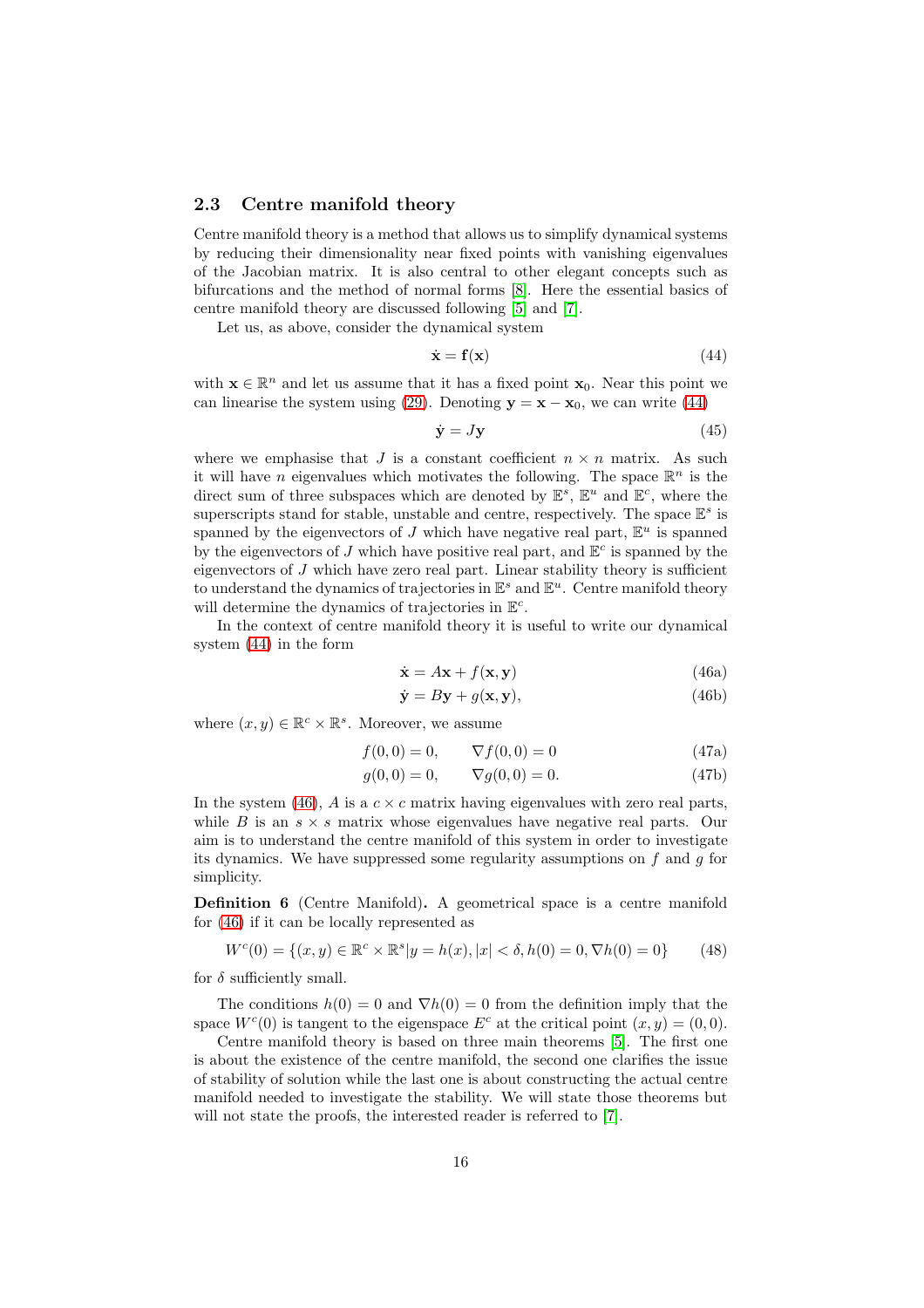<span id="page-16-2"></span>**Theorem 2** (Existence). There exists a centre manifold for  $(46)$ . The dynamics of the system  $(46)$  restricted to the centre manifold is given by

<span id="page-16-0"></span>
$$
\dot{u} = Au + f(u, h(u))\tag{49}
$$

for  $u \in \mathbb{R}^c$  sufficiently small.

**Theorem 3** (Stability). Suppose the zero solution of  $(49)$  is stable (asymptotically stable or unstable). Then the zero solution of  $(49)$  is also stable (asymptotically stable or unstable). Furthermore, if  $(x(t), y(t))$  is also a solution of [\(49\)](#page-16-0) with  $(x(0), y(0))$  sufficiently small, there exists a solution  $u(t)$  of  $(49)$  such that

$$
x(t) = u(t) + \mathcal{O}(e^{-\gamma t})
$$
\n(50a)

$$
y(t) = h(u(t)) + \mathcal{O}(e^{-\gamma t})
$$
\n(50b)

as  $t \to \infty$ , where  $\gamma > 0$  is a constant.

We now know that the centre manifold exists, and we can establish the stability or instability of a solution. However, our ability to do so depends on the knowledge of the function  $h(x)$  in Definition [6.](#page-15-3) We will now derive a differential equation for the function  $h(x)$ .

Following Definition [6,](#page-15-3) we have that  $y = h(x)$ . Let us differentiate this with respect to time and apply the chain rule. This gives

<span id="page-16-1"></span>
$$
\dot{y} = \nabla h(x) \cdot \dot{x} \tag{51}
$$

Since  $W<sup>c</sup>(0)$  is based on the dynamics generated by the system [\(46\)](#page-15-2), we can substitute for  $\dot{x}$  the right-hand side of [\(46a\)](#page-15-4) and for  $\dot{y}$  the right-hand side of [\(46b\)](#page-15-5). This yields

$$
Bh(x) + g(x, h(x)) = \nabla h(x) \cdot [Ax + f(x, h(x))]
$$
 (52)

where we also used that  $y = h(x)$ . The latter equation can be re-arranged into the quasilinear partial different equation

$$
\mathcal{N}(h(x)) := \nabla h(x) \left[ Ax + f(x, h(x)) \right] - Bh(x) - g(x, h(x)) = 0 \tag{53}
$$

which must be satisfied by  $h(x)$  for it to be the centre manifold. In general, we cannot find a solution to this equation. Even for relatively simple dynamical systems it is often impossible to find an exact solution of this equation. It is the third and last theorem which explain why not all is lost at this point.

<span id="page-16-3"></span>**Theorem 4** (Approximation). Let  $\phi : \mathbb{R}^c \to \mathbb{R}^s$  be a mapping with  $\phi(0) =$  $\nabla \phi(0) = 0$  such that  $\mathcal{N}(\phi(x)) = \mathcal{O}(|x|^q)$  as  $x \to 0$  for some  $q > 1$ . Then

$$
|h(x) - \phi(x)| = \mathcal{O}(|x|^q) \quad \text{as} \quad x \to 0. \tag{54}
$$

The main point of this theorem is that an approximate knowledge of the centre manifold returns the same information about stability as the exact solution of equation [\(53\)](#page-16-1). It turns out that finding an approximation for the centre manifold is a fairly doable task in comparison to finding the exact solution. The centre manifold machinery is best explained with a concrete example.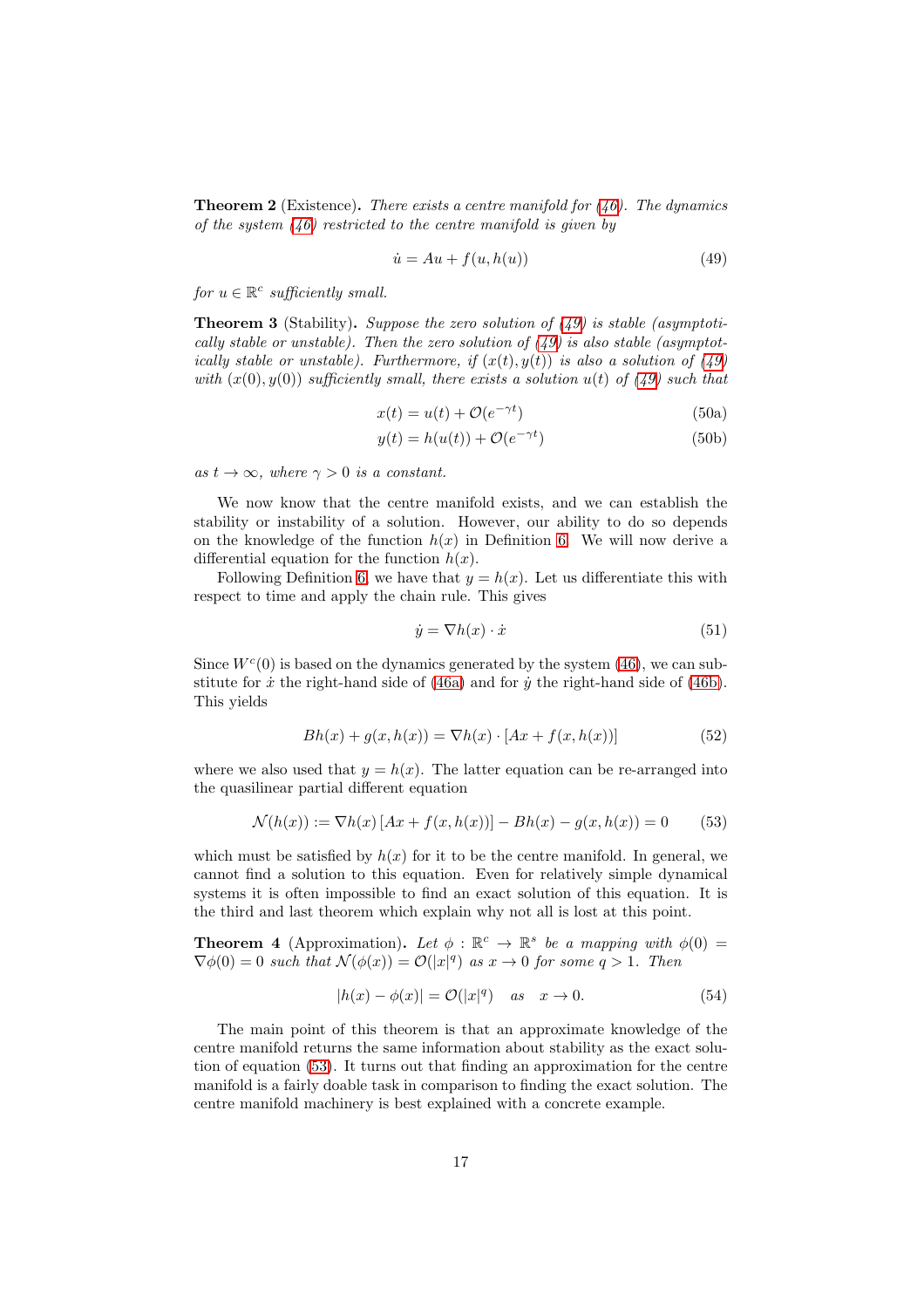#### Example – a simple two-dimensional model

<span id="page-17-0"></span>The following two dimensional example is taken from Wiggins [\[5\]](#page-27-4). We consider the system

$$
\dot{x} = x^2 y - x^5 \tag{55a}
$$

$$
\dot{y} = -y + x^2. \tag{55b}
$$

The origin  $(x, y) = (0, 0)$  is a fixed point. The Jacobian matrix of the linearised system about the origin has eigenvalues of 0 and −1. Since there is a zero eigenvalue, the point is non-hyperbolic and linear stability theory fails to determine the nature of stability of this point.

By Theorem [2,](#page-16-2) there exists a centre manifold for the system [\(55\)](#page-17-0) and it can be represented locally as

$$
W^{c}(0) = \{(x, y) \in \mathbb{R}^{2} | y = h(x), |x| < \delta, h(0) = Dh(0) = 0\}
$$
 (56)

for  $\delta$  sufficiently small. Next, we need to compute  $W^c(0)$ . Here we can exploit Theorem [4](#page-16-3) which says that it suffices to approximate the centre manifold to establish stability properties. Therefore, it is customary to assume an expansion for  $h(x)$  of the form

$$
h(x) = ax^2 + bx^3 + O(x^4)
$$
\n(57)

where a and b are constants to be determined. This expression is then substituted into [\(53\)](#page-16-1) with the aim of determining those constants.

In this example, the equations [\(55\)](#page-17-0) yield

<span id="page-17-1"></span>
$$
A = 0 \quad B = -1 \tag{58a}
$$

$$
f(x, y) = x^2y - x^5
$$
 (58b)

$$
g(x, y) = x^2. \tag{58c}
$$

This, in addition to [\(57\)](#page-17-1), is substituted into [\(53\)](#page-16-1) and gives

$$
\mathcal{N} = (2ax + 3bx^{2} + \cdots)(ax^{4} + bx^{5} - x^{5} + \cdots)
$$
  
+ ax<sup>2</sup> + bx<sup>3</sup> - x<sup>2</sup> + \cdots = 0. (59)

The coefficients of each power of x must be zero so that  $(59)$  holds. This provides us with a set on linear equations in the constants  $a$  and  $b$  which is solved by

<span id="page-17-2"></span>
$$
a = 1 \quad b = 0,\tag{60}
$$

where all terms of order  $O(x^4)$  have been ignored. Therefore, the centre manifold is locally given by

$$
h(x) = x^2 + \mathcal{O}(x^4).
$$
 (61)

Finally, following Theorem [2,](#page-16-2) the dynamics of the system restricted to the centre manifold is obtained to be

$$
\dot{x} = x^4 + \mathcal{O}(x^5). \tag{62}
$$

We conclude that for x sufficiently small,  $x = 0$  is unstable. Therefore, the critical point  $(0, 0)$  is unstable. In Fig. [4](#page-18-1) we show the phase space for this system and also indicate the centre manifold.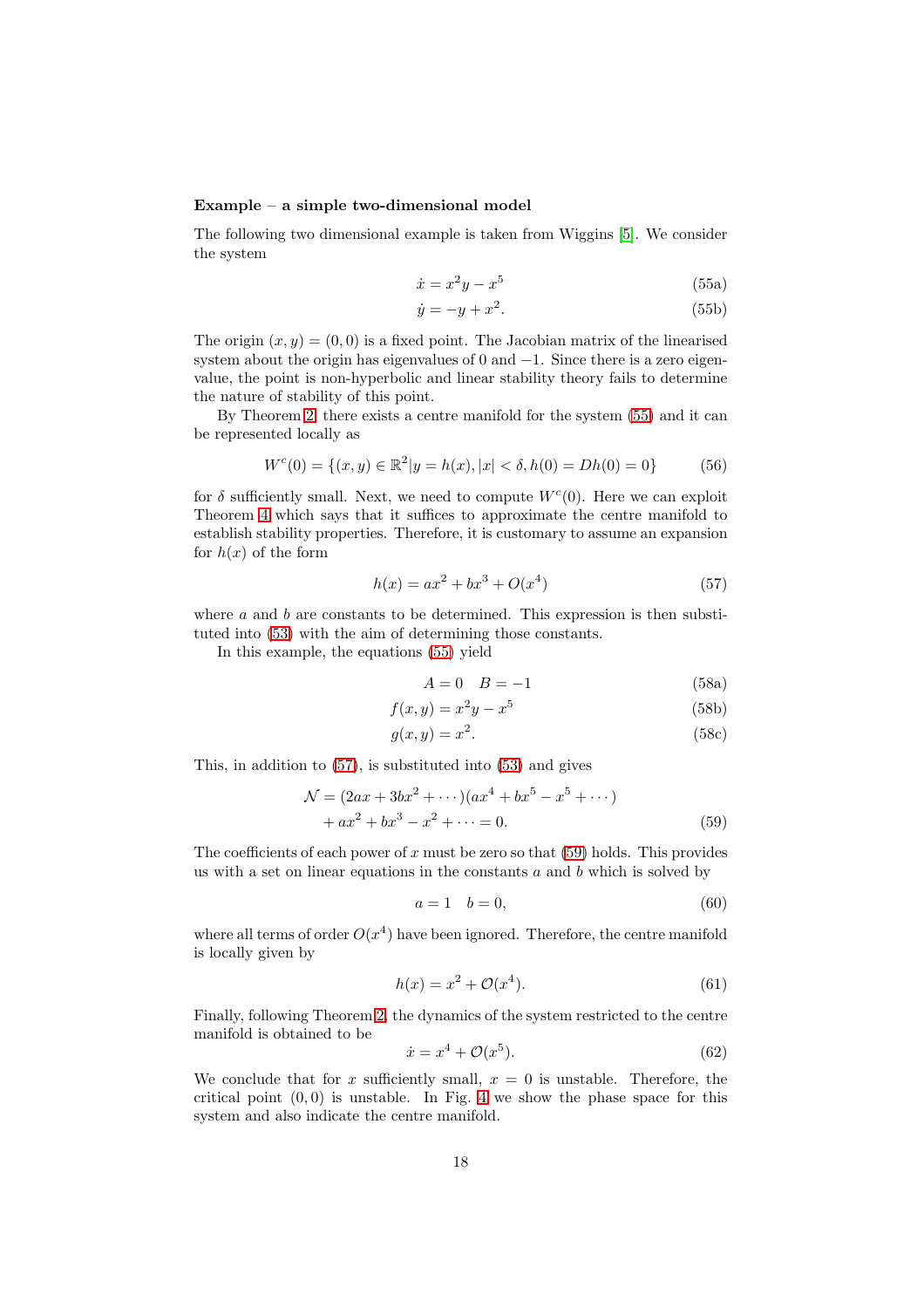

<span id="page-18-1"></span>Figure 4: Phase space plot of the system [\(55\)](#page-17-0). The centre manifold is indicated by a dashed line and was computed up to terms  $x^{13}$ . One sees very clearly how the centre manifold attracts the trajectories and how they are repelled from the origin (along the centre manifold) making this point unstable.

## <span id="page-18-0"></span>3 Cosmology using dynamical systems

We discussed some aspects of cosmology in the context of dynamical systems, see [\[3,](#page-27-2) [4\]](#page-27-3) for more details, and also [\[9\]](#page-27-8), or [\[10\]](#page-27-9) for anisotropic models. Based on the series of cosmological epochs inflation  $\rightarrow$  radiation  $\rightarrow$  matter  $\rightarrow$  cosmological term of Section [1.3,](#page-4-1) which could be called a 'minimal' cosmological model, we will now make links with dynamical systems. A very neat paper studying cosmological models in the Lotka-Volterra framework is [\[11\]](#page-27-10).

Let us now consider a generic 'minimal' cosmological model described by an  $n \times n$  system of autonomous equations. Should this model begin with an inflationary period, then this should correspond to an early time attractor in the dynamical system. All eigenvalues of the Jacobian matrix at this point should be positive in order to ensure that all trajectories evolve away from this point, this means  $\lambda_i > 0$  for  $i = 1, \ldots, n$ .

In an ideal model we would also have two saddle points  $(\lambda_j > 0, \lambda_k < 0$  with  $j + k = n$ ) which correspond to a radiation dominated and matter dominated universe, respectively. These epochs being saddle points makes sure that some trajectories are attracted to these points, however, they will eventually be repelled. In this case the universe will evolve through both epochs. Let us note here that most models will only contain either matter or radiation, and thus we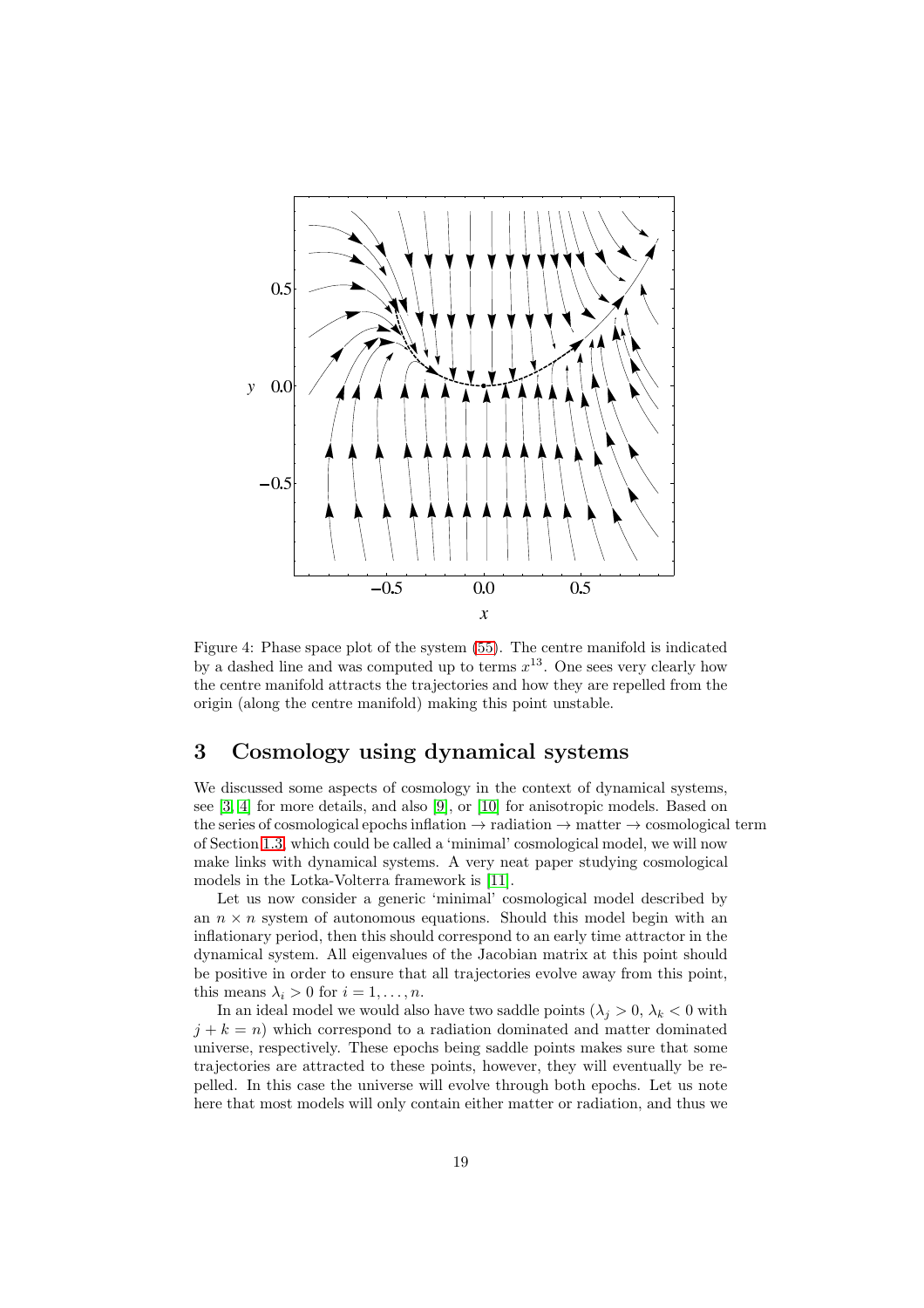would be satisfied if there was only one saddle point.

Lastly, we require a late-time attractor  $(\lambda_i < 0$  for  $i = 1, \ldots, n)$  where the universe is undergoing an accelerated expansion which corresponds to the de Sitter solution. We say the universe is approaching de Sitter space asymptotically. This can be summarised as follows

<span id="page-19-7"></span>inflation 
$$
\longrightarrow
$$
 radiation/matter  $\longrightarrow$  de Sitter  
\n $\lambda_i > 0$   $\lambda_j > 0, \lambda_k < 0$   $\lambda_i < 0$  (63)

where, for simplicity, we neglected the possibility of some zero eigenvalues.

### <span id="page-19-0"></span>3.1 Cosmology with matter and scalar field

The cosmological constant  $\Lambda$  has strong observational support [\[12,](#page-27-11) [13\]](#page-27-12), but also leads to a variety of problems which are called the cosmological constant problems, we refer the reader to [\[14,](#page-27-13) [15\]](#page-27-14) and in particular [\[16\]](#page-27-15). These problems can largely be avoided if the constant term  $\Lambda$  is replaced by a dynamically evolving scalar field  $\varphi$  with some given potential  $V(\varphi)$ . In this case one often speaks of dark energy. In many models the potential  $V$  is assumed to be of exponential form,  $V = V_0 \exp(-\lambda \kappa \varphi)$ .

Moreover, instead of writing the equation of state for the matter as  $p = w\rho$ , one often encounters a slightly different parametrisation which is given by

$$
p_{\gamma} = w_{\gamma} \rho_{\gamma} = (\gamma - 1)\rho_{\gamma} \tag{64}
$$

where  $\gamma = 1 + w_{\gamma}$  is a constant and  $0 \leq \gamma \leq 2$ . Its value is 4/3 when there is radiation, and is 1 for standard matter or dark matter in this context.

For this setup, the Einstein field equations are

<span id="page-19-1"></span>
$$
H^2 = \frac{\kappa^2}{3} \left( \rho_\gamma + \frac{1}{2} \dot{\varphi}^2 + V \right) \tag{65a}
$$

<span id="page-19-6"></span><span id="page-19-3"></span>
$$
\dot{H} = -\frac{\kappa^2}{2}(\rho_\gamma + p_\gamma + \dot{\varphi}^2). \tag{65b}
$$

We can interpret  $\rho_{\varphi} = \dot{\varphi}^2/2 + V$  as the energy density of the scalar field and  $p_{\varphi} = \dot{\varphi}^2/2 - V$  as its pressure. This also allows us to define an effective equation of state for the field. The conservation equations for the matter and the scalar field are given by

<span id="page-19-2"></span>
$$
\dot{\rho}_{\gamma} = -3H(\rho_{\gamma} + p_{\gamma})\tag{66a}
$$

$$
\ddot{\varphi} = -3H\dot{\varphi} - \frac{dV}{d\varphi} = -3H\dot{\varphi} + \lambda\kappa V \tag{66b}
$$

where we used the exponential form of the potential. We follow the approach outlined in Section [1.4](#page-5-0) and rewrite [\(65\)](#page-19-1) and [\(66\)](#page-19-2) using more suitable variables. As before, we start with dividing equation [\(65a\)](#page-19-3) with  $H^2$  which results in

<span id="page-19-5"></span><span id="page-19-4"></span>
$$
1 = \frac{\kappa^2 \rho_\gamma}{3H^2} + \frac{\kappa^2 \dot{\varphi}^2}{6H^2} + \frac{\kappa^2 V}{3H^2}.
$$
 (67)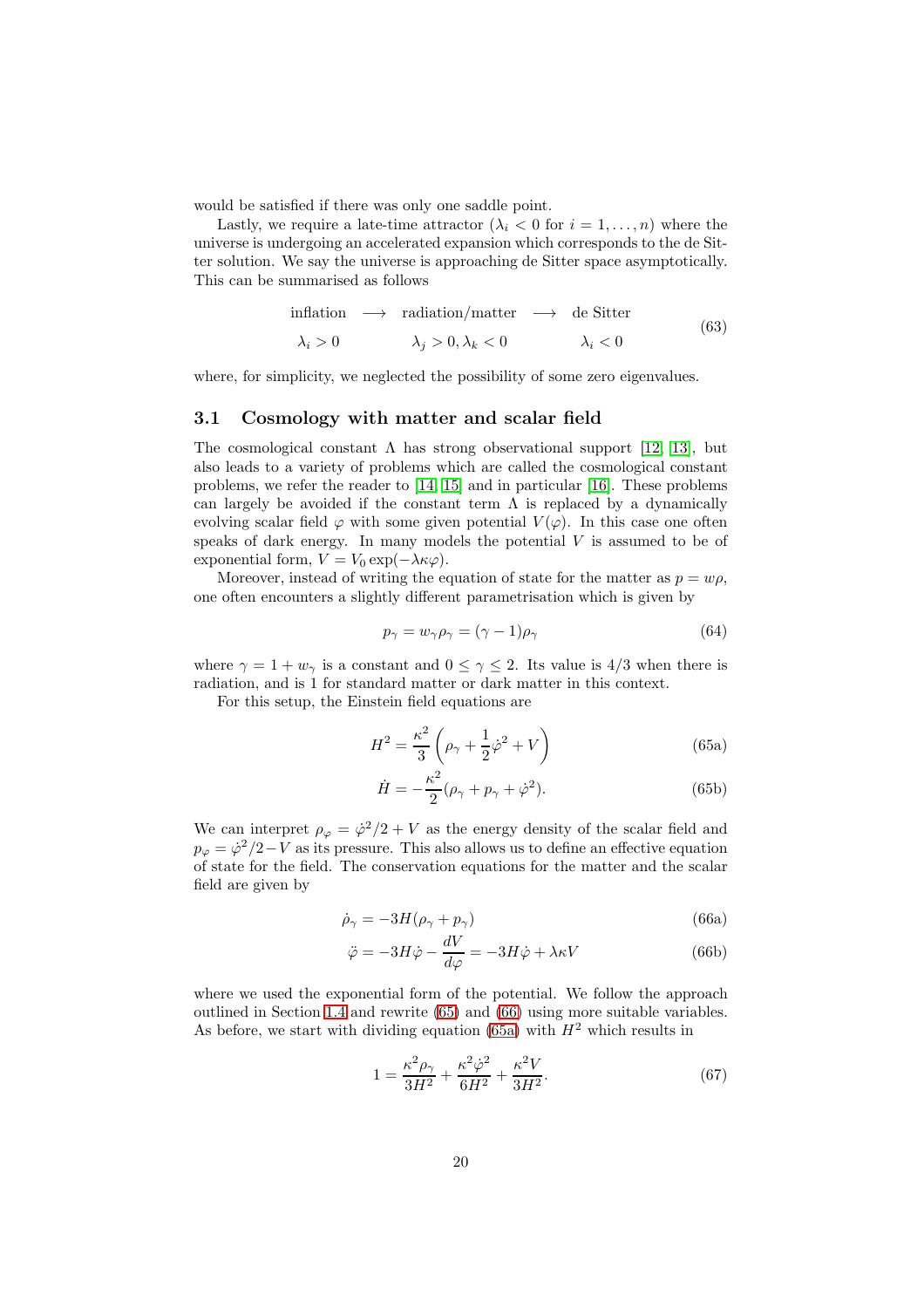Every term on the right-hand side is positive since  $V > 0$  and  $\rho_{\gamma} > 0$ , and it turns out that the following the dimensionless variables [\[17,](#page-28-0) [18\]](#page-28-1) are particularly useful

$$
x^{2} = \frac{\kappa^{2} \dot{\varphi}^{2}}{6H^{2}}, \quad y^{2} = \frac{\kappa^{2} V}{3H^{2}}, \quad s^{2} = \frac{\kappa^{2} \rho_{\gamma}}{3H^{2}}
$$
(68)

which transform [\(67\)](#page-19-4) into

<span id="page-20-1"></span><span id="page-20-0"></span>
$$
1 = x^2 + y^2 + s^2. \tag{69}
$$

Therefore, we can choose  $x, y$  as two independent variables. This leads to

$$
1 \ge 1 - x^2 - y^2 = s^2 = \frac{\kappa^2 \rho_\gamma}{3H^2} \ge 0 \tag{70}
$$

implying that  $0 \leq x^2 + y^2 \leq 1$  which means that the physical phase space of this model is contained within the unit circle.

We will introduce three more quantities which are useful in understanding the physical properties at the fixed points. The dimensionless density parame-ter [\(7\)](#page-3-2) of the scalar field  $\varphi$  can be expressed in terms of the new variables and is given by

$$
\Omega_{\varphi} = \frac{\kappa^2 \rho_{\varphi}}{3H^2} = x^2 + y^2. \tag{71}
$$

Moreover, we define the equation of state for the scalar field by

$$
\gamma_{\varphi} = 1 + w_{\varphi} = 1 + \frac{p_{\varphi}}{\rho_{\varphi}} = \frac{2x^2}{x^2 + y^2}.
$$
 (72)

Lastly, we define the effective equation of state of the total system by

$$
w_{\text{eff}} = \frac{p_{\gamma} + p_{\varphi}}{\rho_{\gamma} + \rho_{\varphi}} = \frac{w_{\gamma}\rho_{\gamma} + \dot{\varphi}^{2}/2 - V}{\rho_{\gamma} + \dot{\varphi}^{2}/2 + V} = w_{\gamma}(1 - x^{2} - y^{2}) + x^{2} - y^{2}.
$$
 (73)

Now, we are ready to derive a two dimensional dynamical system using the variables x and y. As before, we will introduce a new 'time' variable  $N = \log(a)$ so that  $dN = Hdt$ , and denote differentiation with respect to N by a prime.

Let us begin by differentiating  $x$  with respect to time  $t$ 

$$
\dot{x} = \frac{\kappa}{\sqrt{6}} \frac{\ddot{\varphi} H - \dot{\varphi} \dot{H}}{H^2} = \frac{\kappa}{\sqrt{6}} \left( \frac{\ddot{\varphi}}{H} - \dot{\varphi} \frac{\dot{H}}{H^2} \right). \tag{74}
$$

Substituting for  $\ddot{\varphi}$  using [\(66b\)](#page-19-5) and for  $\dot{H}$  using [\(65b\)](#page-19-6) we arrive at

$$
\dot{x} = \frac{\kappa}{\sqrt{6}} \left( -3\dot{\varphi} + \lambda \kappa \frac{V}{H} + \dot{\varphi} \frac{\kappa^2}{2H^2} (\gamma \rho_\gamma + \dot{\varphi}^2) \right). \tag{75}
$$

Next, using the variables [\(68\)](#page-20-0) and the condition [\(69\)](#page-20-1) we get

$$
\dot{x} = H \left[ -3x + \sqrt{\frac{3}{2}} \lambda y^2 + \frac{3}{2} x \left( (1 - x^2 - y^2) \gamma + 2x^2 \right) \right]
$$
(76)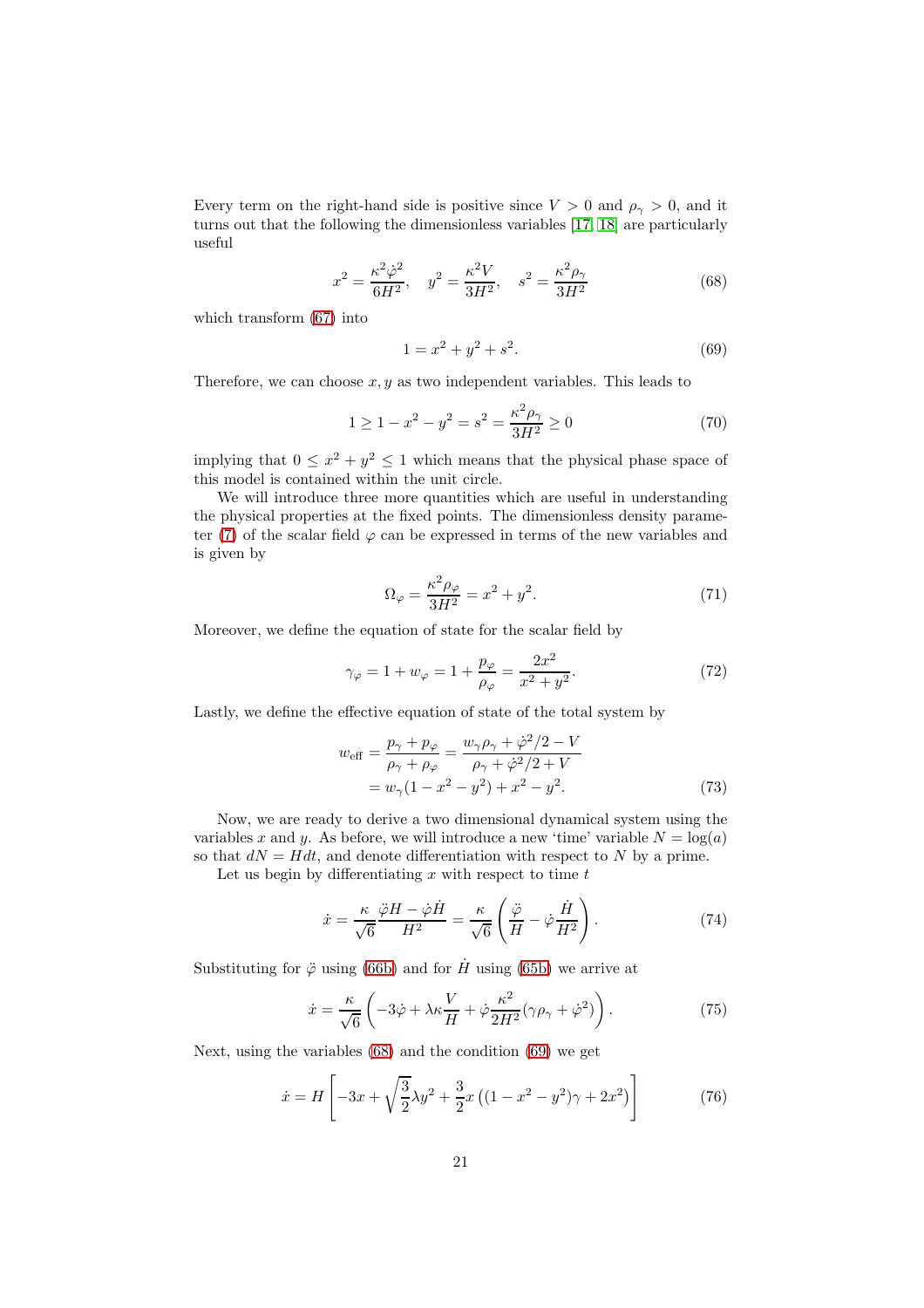One can now introduce the new 'time parameter'  $N$ . Following similar steps, the equation for  $y'$  can be derived. The final system is

<span id="page-21-0"></span>
$$
x' = -3x + \sqrt{\frac{3}{2}}\lambda y^2 + \frac{3}{2}x(2x^2 + \gamma(1 - x^2 - y^2))
$$
 (77a)

$$
y' = -\lambda \sqrt{\frac{3}{2}}xy + \frac{3}{2}y(2x^2 + \gamma(1 - x^2 - y^2)).
$$
 (77b)

The complete dynamics of this cosmological model is describe by the two equations [\(77\)](#page-21-0).

We noted that the phase space of this system is contained in the unit circle. Inspection of the dynamical equations shows that system [\(77\)](#page-21-0) is invariant under the transformation  $y \mapsto -y$  and symmetric under time reversal  $t \mapsto -t$ . This implies that we can restrict our analysis on the upper half-disk with  $y > 0$ . The lower half-disc of the phase space corresponds to the contracting universe because  $H < 0$  in this region.

The properties of the dynamical system [\(77\)](#page-21-0) depend on the values of the constants  $\lambda$  and  $\gamma$ . Amongst others, they will in particular affect the existence and stability of the fixed points of the system, see [\[17\]](#page-28-0). This can be related to the theory of bifurcations, something that has not been explored in cosmological dynamical systems. The following Table [2](#page-21-1) contains all critical points of the system [\(77\)](#page-21-0).

|   | $\boldsymbol{x}$    | и                                      | existence                      |
|---|---------------------|----------------------------------------|--------------------------------|
| ∩ |                     |                                        | $\forall \lambda$ and $\gamma$ |
|   |                     |                                        | $\forall \lambda$ and $\gamma$ |
|   | $-1$                |                                        | $\forall \lambda$ and $\gamma$ |
| в | $\lambda/\sqrt{6}$  | $[1 - \lambda^2/6]^{1/2}$              | $\lambda^2 < 6$                |
| C | $3/2\gamma/\lambda$ | $[3(2-\gamma)\gamma/2\lambda^2]^{1/2}$ | $\lambda^2 > 3\gamma$          |

<span id="page-21-1"></span>Table 2: Critical point of the system [\(77\)](#page-21-0).

Having found all the possible fixed points, we can now compute the eigenvalues and determine their stability which is summarised in Table [3,](#page-21-2) see [\[17\]](#page-28-0).

|               | Stability                                                                                                                                                 | $\Omega_{\varphi}$ | $\gamma_{\varphi}$ |
|---------------|-----------------------------------------------------------------------------------------------------------------------------------------------------------|--------------------|--------------------|
|               | saddle point for $0 < \gamma < 2$                                                                                                                         | $\left( \right)$   | Undefined          |
| $A_{+}$       | unstable node for $\lambda < \sqrt{6}$ and saddle point for<br>$\lambda > \sqrt{6}$                                                                       |                    | 2                  |
|               | unstable node for $\lambda > -\sqrt{6}$ and addle point for<br>$\lambda < -\sqrt{6}$                                                                      |                    | 2                  |
| B             | stable node for $\lambda^2$ < 3 $\gamma$ and saddle point for<br>$3\gamma < \lambda^2 < 6$                                                                |                    | $\lambda^2/3$      |
| $\mathcal{C}$ | stable node for $3\gamma < \lambda^2 < 24\gamma^2/(9\gamma - 2)$ and $\int 3\gamma/\lambda^2$<br>stable spiral for $\lambda^2 > 24\gamma^2/(9\gamma - 2)$ |                    |                    |

<span id="page-21-2"></span>Table 3: Summary of the properties of the critical points.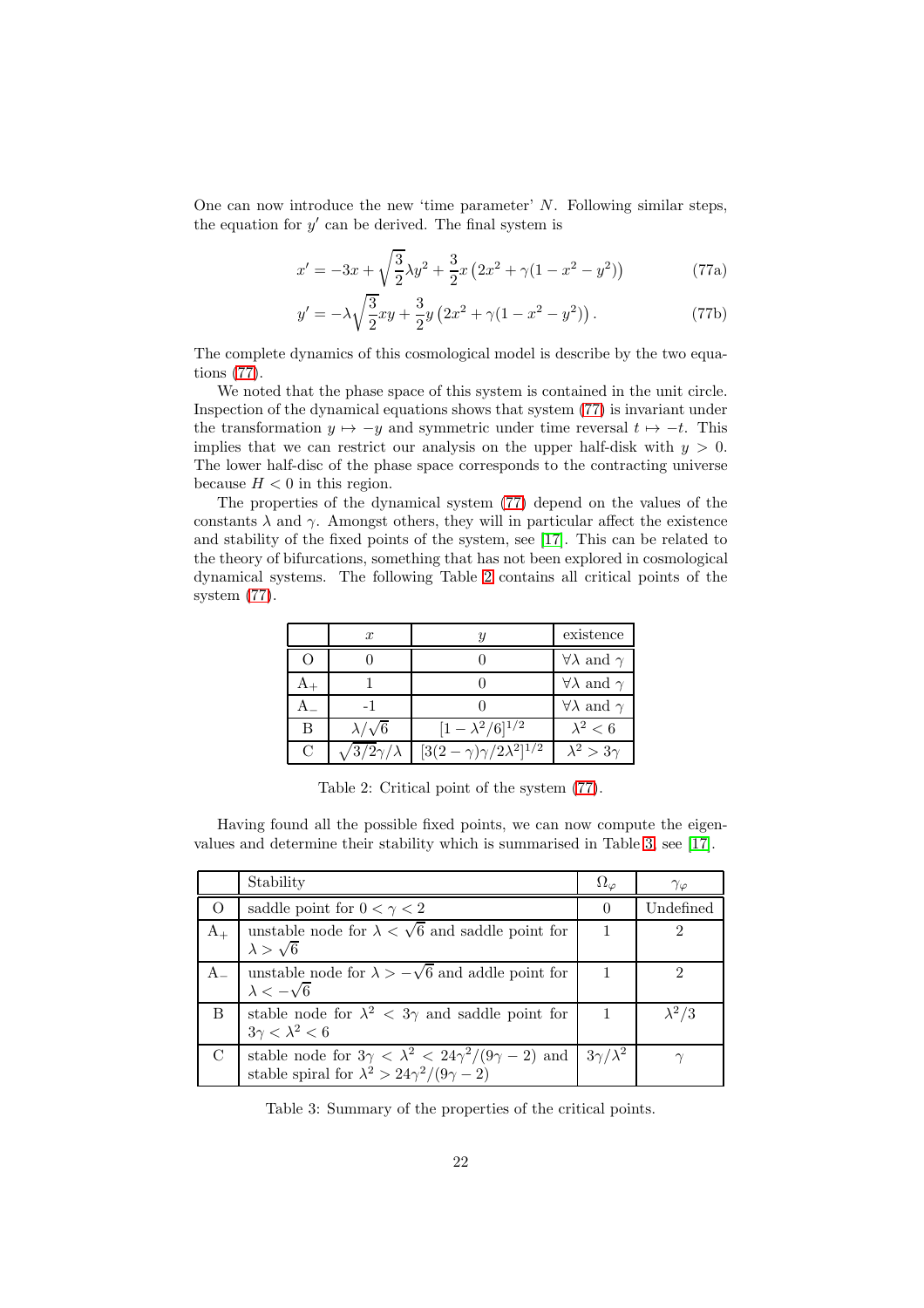

The three figures Fig. [5–](#page-22-0)[7](#page-23-0) show the phase spaces of this model for various parameter choices.

Figure 5: Phase space plot scalar field cosmology with exponential potential and matter. Parameter values are  $\gamma = 1$  and  $\lambda = 1$ .

<span id="page-22-0"></span>

Figure 6: Phase space plot scalar field cosmology with exponential potential and matter. Parameter values are  $\gamma = 1$  and  $\lambda = 2$ .

It should be noted that the inequality signs in Table [3](#page-21-2) exclude certain values from the analysis. For instance, when we choose  $\lambda^2 = 3\gamma$ , the two points B and C have the same coordinates (the system has one critical point less), namely  $x_0 = \sqrt{\gamma/2}$  and  $y_0 = \sqrt{1-\gamma/2}$  so that  $x_0^2 + y_0^2 = 1$  and its eigenvalues are  $0, 3/2(\gamma - 2)$ . Linear stability theory cannot determine the stability of this point. One could, in principle, apply centre manifold theory. However, this is problematic as the physical phase space is bounded by the unit circle and centre manifold theory will take into account the entire phase space. One could construct the centre manifold and only consider it inside the circle but this also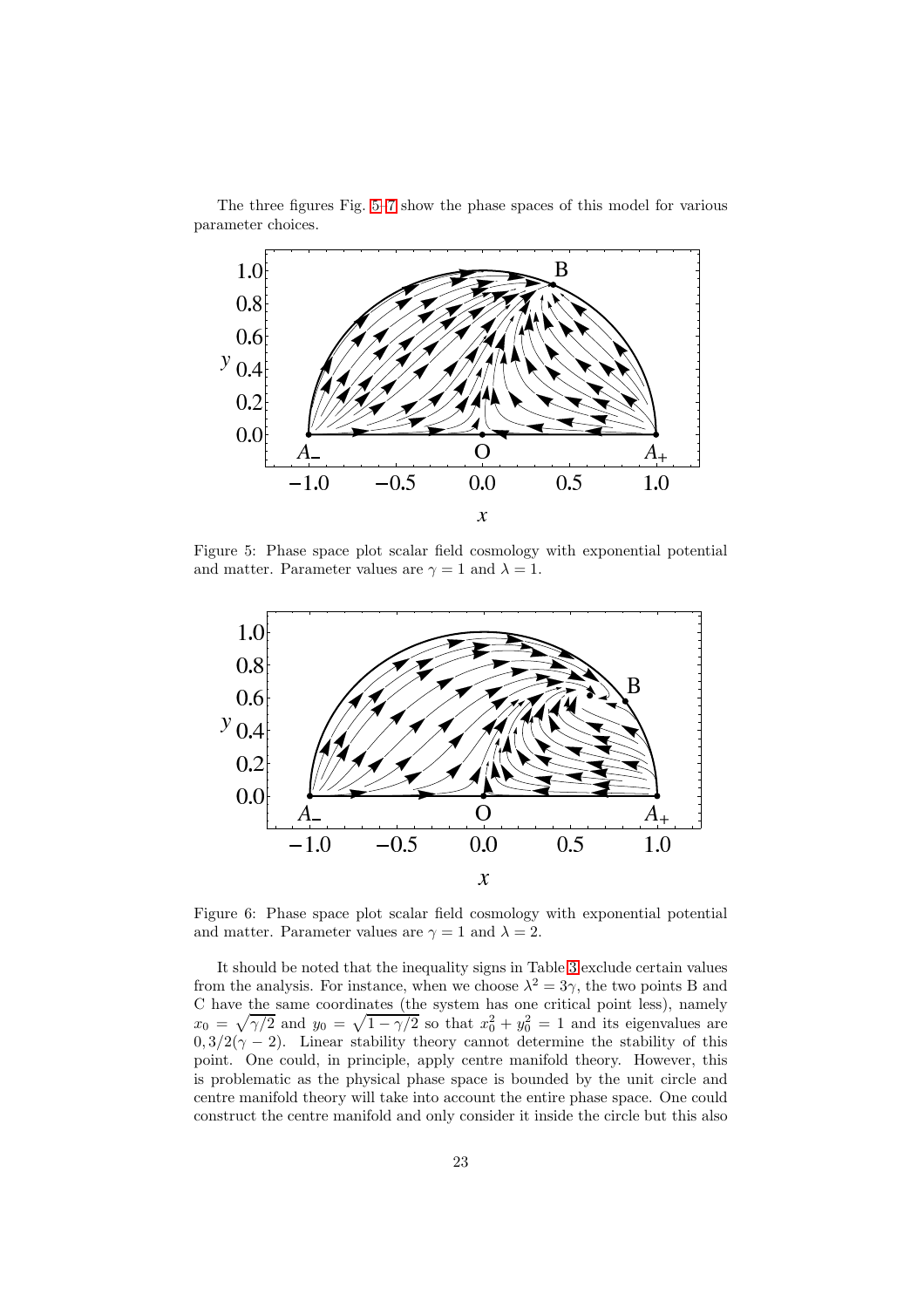

<span id="page-23-0"></span>Figure 7: Phase space plot scalar field cosmology with exponential potential and matter. Parameter values are  $\gamma = 1$  and  $\lambda = 3$ .

has problems. For concreteness we set  $\gamma = 1$  in the following, which means  $\lambda = \sqrt{3}$  and  $x_0 = y_0 = \sqrt{1/2}$ .

The easiest way forward is to use Lyapunov's method near this point. We start with the candidate Lyapunov function of the form

<span id="page-23-1"></span>
$$
V = \left(x - \frac{1}{\sqrt{2}}\right)^2 + 4\left(y - \frac{1}{\sqrt{2}}\right)^2\tag{78}
$$

and one verify that this function satisfies  $\dot{V} < 0$  near the critical point. Since the function is positive definite near that point by construction, we can apply Theorem [1.](#page-13-0) Following for instance [\[6\]](#page-27-5), we can estimate the region of asymptotic stability. Defining  $S_{\delta} := \{(x, y) | V \leq \delta\}$  for  $\delta \geq 0$ , and denoting by  $C_{\delta}$  the component of  $S_{\delta}$  containing the critical point, we have the following statement [\[6\]](#page-27-5). Let  $\Omega$  be the set where  $\dot{V} < 0$ , then the interior of  $C_{\delta}$  contained in  $\Omega$  lies in the region of asymptotic stability. As mentioned earlier, this approach relies on our ability to find a suitable Lyapunov function. Different choices can result in different parts of the region of asymptotic stability being covered and there is no guarantee that the entire region can be identified by this method alone. In Fig. [8,](#page-24-1) we show the region of asymptotic stability based on the Lyapunov function [\(78\)](#page-23-1) for model [\(77\)](#page-21-0). A better Lyapunov function would of course improve this picture and increase the region.

A detailed and comprehensive phase-space analysis, based on linear stability theory alone, of this model can be found in [\[17\]](#page-28-0). Other methods were explored in [\[19\]](#page-28-2). A complete discussion of all its properties in the context of cosmology is also given. This model has many interesting features as well as some problems which motivates various extensions, many of which have been considered in the literature. In fact, the literature of dynamical systems applications in early-time and late-time cosmology is so vast, that it could fill several books with ease!

We should point out that this model falls short our wish list [\(63\)](#page-19-7). The early time fixed points  $A_{+}$  are dominated by the scalar field, however, the effective equation of state is  $w_{\text{eff}} = 1$  which is unphysical. It is point C which makes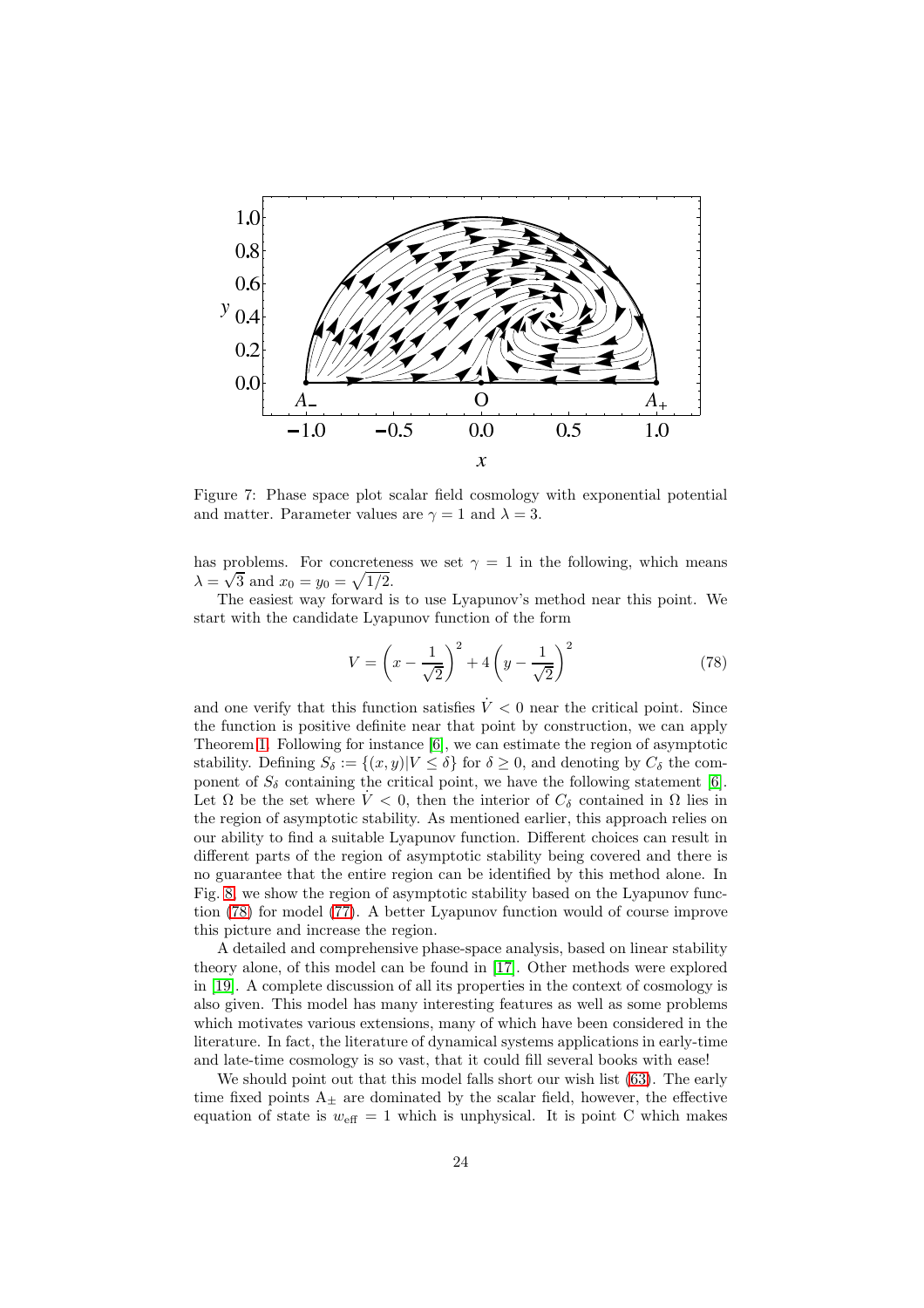

<span id="page-24-1"></span>Figure 8: Phase space plot scalar field cosmology with exponential potential and matter. Parameter values are  $\gamma = 1$  and  $\lambda = \sqrt{3}$ . The shaded area shows part of the region of asymptotic stability of the fixed point. In this region  $\dot{V} < 0$ and  $V < 3/2$ .

this model so interesting because this fixed point is stable and contains both, a non-vanishing scalar field and matter. One speaks of scaling solutions as the scalar field energy density is proportional to that of the fluid.

## <span id="page-24-0"></span>3.2 Cosmology with matter and scalar field and interactions

The models considered so far were all two dimensional. This relied on the fact that we were able to 'eliminate' the Hubble parameter  $H$  from the equations due to a smart choice of variables and a clever choice of 'time'. However, there are many known models where this approach does not work and one has to introduce new variables. In the following we will discuss one such type of models and a possible choice of a new variable.

The cosmological Einstein field equations [\(65\)](#page-19-1)–[\(66\)](#page-19-2) are compatible with the introduction of an additional interaction term Q, say. This interaction would allow for an energy transfer from the scalar  $\varphi$  to the matter  $\rho_{\gamma}$  and vice versa. The introduction of such a term leaves Eqs. [\(65\)](#page-19-1) unchanged, but [\(66\)](#page-19-2) becomes

$$
\dot{\rho}_{\gamma} = -3H(\rho_{\gamma} + p_{\gamma}) - Q \tag{79a}
$$

$$
\ddot{\varphi} = -3H\dot{\varphi} - \frac{dV}{d\varphi} + \frac{Q}{\dot{\varphi}}\tag{79b}
$$

where we note that the term  $Q\dot{\varphi}$  is natural when one computes the conservation equation  $\dot{\rho}_{\varphi} = -3H(\rho_{\varphi} + p_{\varphi})$ . Various choices for the coupling function Q were considered in the literature, for instance  $Q = \alpha H \rho_{\gamma}$  or  $Q = (2/3)\kappa \beta \rho_{\gamma} \dot{\varphi}$ with  $\alpha$  and  $\beta$  being dimensionless constants whose sign determines the direction of energy transfer from one component to the other [\[20,](#page-28-3) [21,](#page-28-4) [22\]](#page-28-5). Those two choices can be motivated physically, however, one of the main motivation is the fact that the dynamical system with these coupling remains two dimensional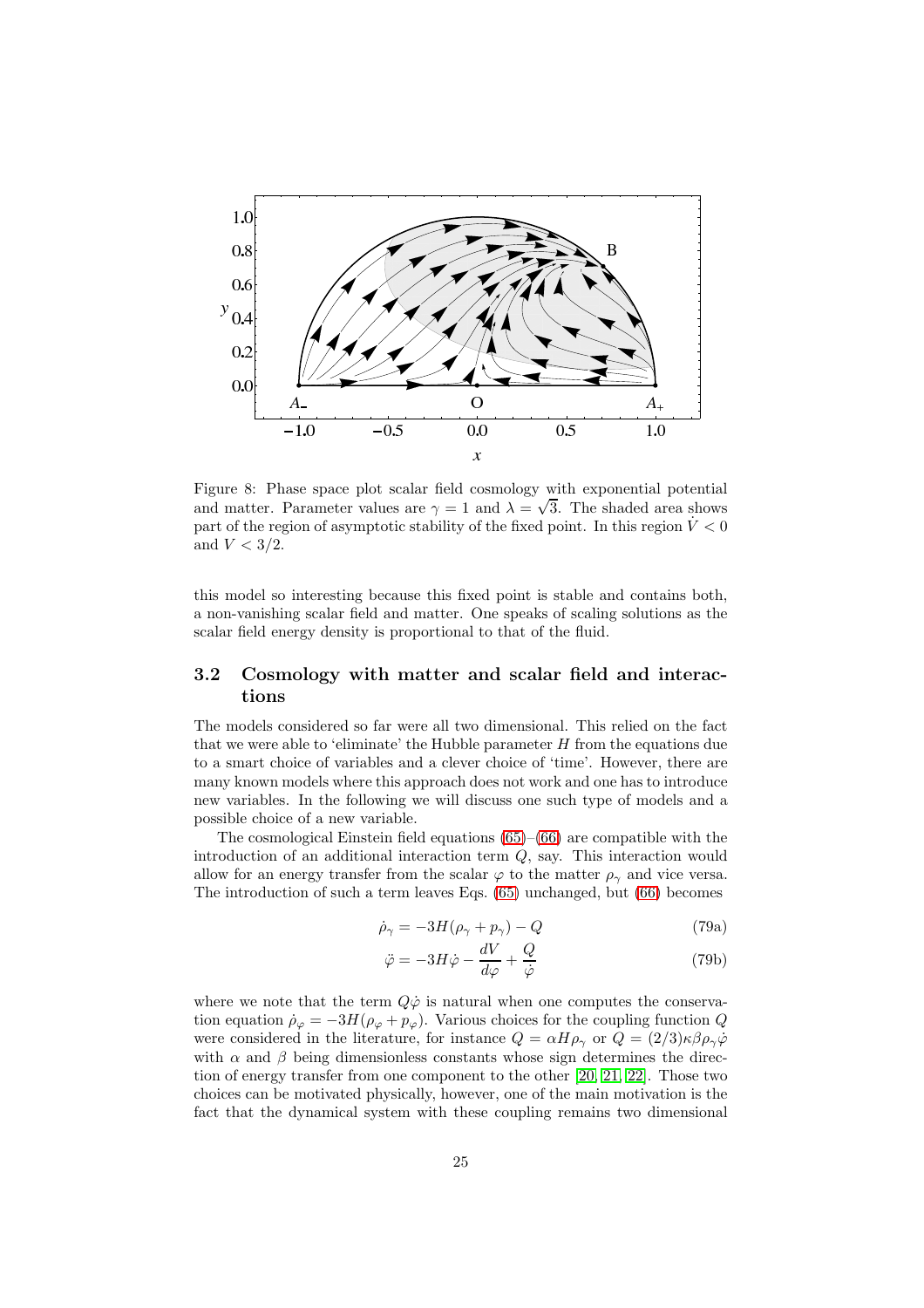as the Hubble parameter can be eliminated from the equations. However, both choices appear rather arbitrary and one would prefer a choice where the coupling is simply proportional to an energy density, for instance  $Q = \Gamma \rho_{\gamma}$  with  $\Gamma$ assumed to be small, see [\[23\]](#page-28-6), or for a further generalisation [\[24\]](#page-28-7). In this case the phase space cannot be represented in the plane and one has to work in a three dimensional space.

As before, we start with the variables [\(68\)](#page-20-0) but need a third variable in order to be able to write the cosmological field equations as an autonomous system of differential equations. A possible third variable  $z$  can be chosen to be

$$
z = \frac{H_0}{H + H_0} \tag{80}
$$

where  $H_0$  is the Hubble parameter at an arbitrary fixed time. It is convenient to chose this time to be 'today'. This variable z ensures that the physical phasespace is compact. The Hubble parameter  $H \to 0$  in the early time universe and  $H \to \infty$  for the late time universe. Therefore

<span id="page-25-0"></span>
$$
z = \begin{cases} 0 & \text{if } H = 0\\ 1/2 & \text{if } H = H_0\\ 1 & \text{if } H \to \infty \end{cases}
$$
(81)

and z is bounded by  $0 \leq z \leq 1$ . Since the phase-space of system [\(77\)](#page-21-0) is half a unit circle, we have that with coupling term  $Q = \Gamma \rho_{\gamma}$  the phase-space now corresponds to a half-cylinder of unit height and unit radius.

The resulting dynamical system is given by

$$
x' = -3x + \lambda \frac{\sqrt{6}}{2}y^2 + \frac{3}{2}x(1+x^2-y^2) - \zeta \frac{(1-x^2-y^2)z}{2x(z-1)}
$$
(82a)

$$
y' = -\lambda \frac{\sqrt{6}}{2} xy + \frac{3}{2} y (1 + x^2 - y^2)
$$
 (82b)

$$
z' = \frac{3}{2}z(1-z)(1+x^2-y^2)
$$
\n(82c)

where  $\zeta = \Gamma/H_0$ . A detailed phase-space analysis of this model can be found in [\[23\]](#page-28-6). However, this model also has some additional interesting features outside the standard linear stability theory. For instance, there is a point vertically above point D in Fig. [9](#page-26-1) which attract trajectories. The system [\(82\)](#page-25-0), however, does not have a critical point there.

By inspecting equations [\(82\)](#page-25-0) at  $x_0 = y_0 = \sqrt{6}/(2\lambda)$  we note that  $y'(x_0, y_0) =$ 0 and that

$$
x'(x_0, y_0) = -\zeta \frac{(\lambda - 3/\lambda)z}{\sqrt{6}(z - 1)}
$$
(83a)

$$
z'(x_0, y_0) = \frac{3}{2}z(1-z)
$$
\n(83b)

for some small coupling term  $\zeta \ll 1$ . Therefore, as the trajectories approach the  $z = 1$  plane, we have that also  $z'(x_0, y_0) \to 0$ . However, the behaviour of  $x'(x_0, y_0)$  is more involved as

$$
x'(x_0, y_0) \propto \frac{\zeta}{1 - z}.\tag{84}
$$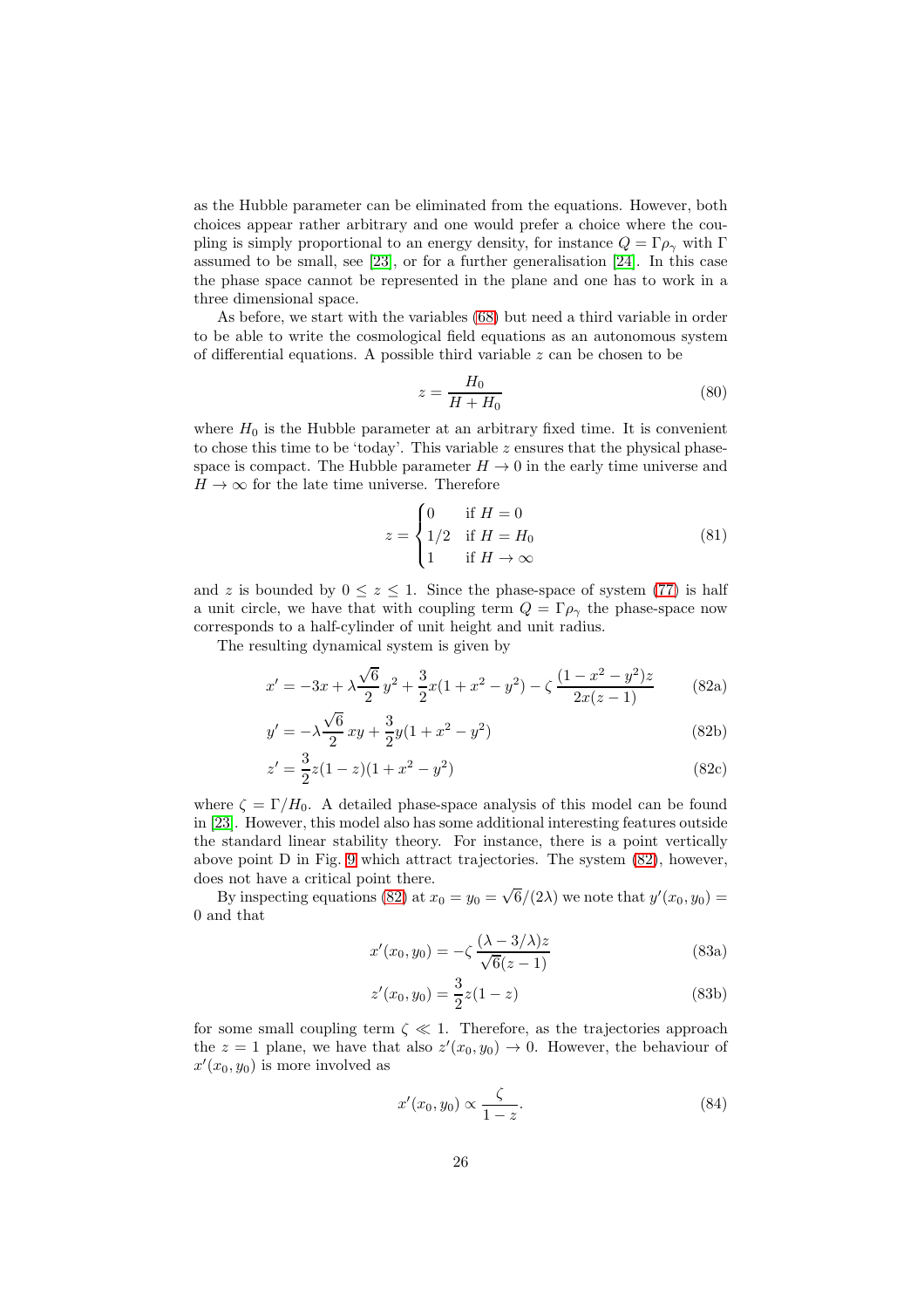

<span id="page-26-1"></span>Figure 9: Phase space plot of system [\(82\)](#page-25-0) with  $\lambda = 4$  and  $\zeta = 10^{-6}$ .

On the other hand,  $\zeta \ll 1$  but  $(1-z) \rightarrow 0$  as  $z \rightarrow 1$ . Therefore, the fraction  $\zeta/(1-z)$  will initially be small. However, eventually the  $(1-z)$  term will dominate and  $\zeta/(1-z)$  will become large, explaining the repeller behaviour of this point in Fig. [9.](#page-26-1)

## <span id="page-26-0"></span>4 Final remarks

It is hoped that this chapter succeeded in giving the reader a useful introduction into the exciting field of dynamical systems in cosmology. We should remark that the majority of papers dealing with the subject are confined to linear stability theory and focus more on the interpretation of results in the context of cosmology. However, there are many models where a more in depth analysis is needed to gain a complete understanding of the physics involved. Moreover, there is no need to select models primarily because of their simpler mathematical structure since we have all the tools at hand to study the more difficult ones too. We hope the reader feels encouraged to study all aspects of a cosmological dynamical system and use a variety of techniques developed by mathematicians, beyond linear stability theory. As Einstein wrote 'Everything should be made as simple as possible, but not simpler.'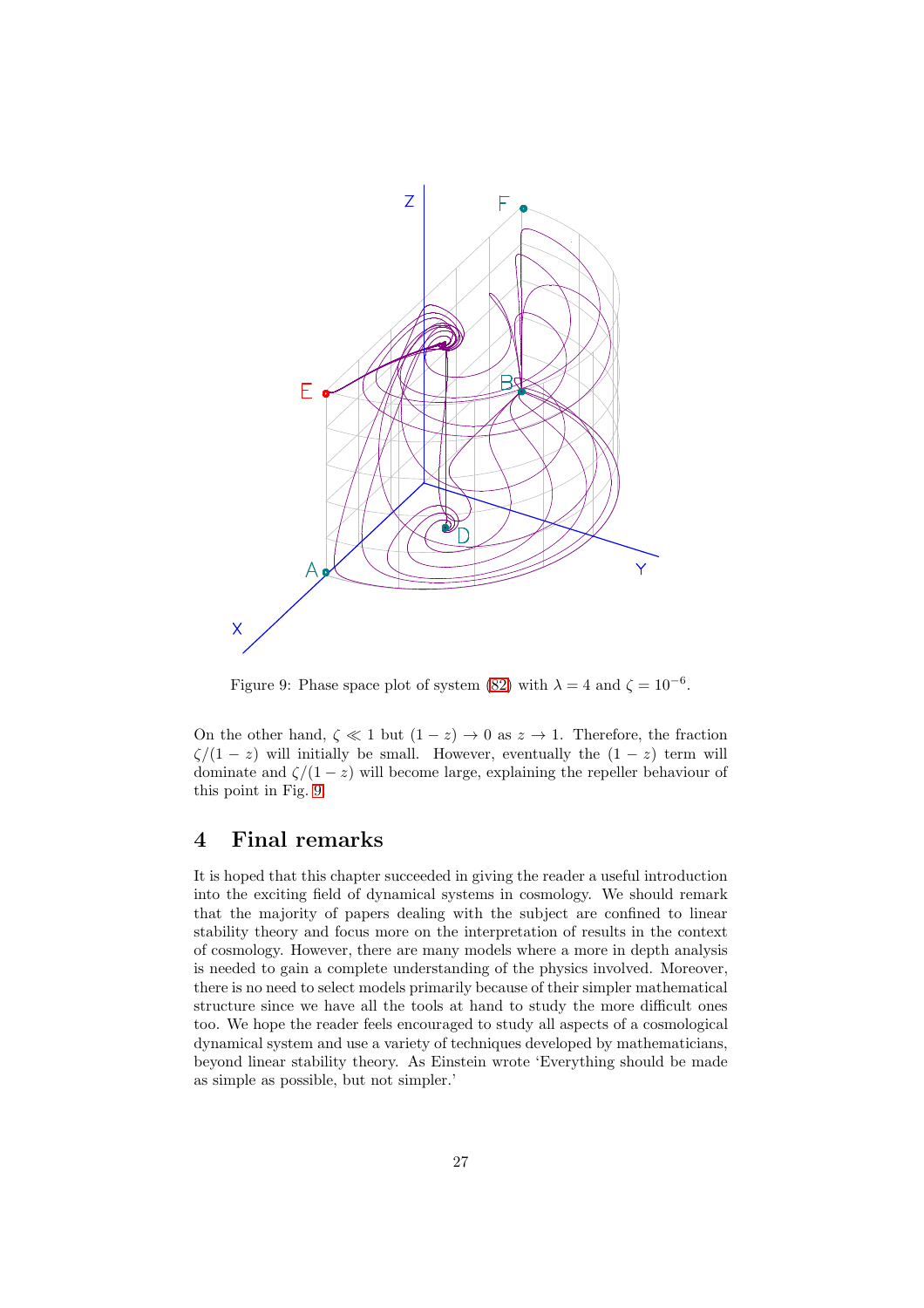## Acknowledgements

We would like to thank Nicola Tamanini and Matthew Wright for valuable comments on these notes.

## <span id="page-27-0"></span>References

- <span id="page-27-1"></span>[1] Y. Choquet-Bruhat. General Relativity and the Einstein Equations. Oxford University Press, Oxford, 2008.
- <span id="page-27-2"></span>[2] S. Dodelson. Modern Cosmology. Academic Press, Elsevier, San Diego, 2003.
- [3] J. Wainwright and G. F. R. Ellis. Dynamical Systems in Cosmology. Cambridge University Press, 1997.
- <span id="page-27-4"></span><span id="page-27-3"></span>[4] A. A. Coley. Dynamical systems and cosmology. Kluwer Academic Publishers, Dordrecht Boston London, 2003.
- <span id="page-27-5"></span>[5] S. Wiggins. Introduction to Applied Nonlinear Dynamical Systems and Chaos. Springer, New York Heidelberg Berlin, 1990.
- [6] F. Brauer and J. A. Nohel. The qualitative theory of ordinary differential equations. Dover Publications, New York, 1989.
- <span id="page-27-6"></span>[7] J. Carr. Applications of centre manifold theory. Springer, New York Heidelberg Berlin, 1981.
- <span id="page-27-8"></span><span id="page-27-7"></span>[8] A. H. Nayfeh. The Method of Normal Forms. Wiley-VCH, Weinheim, 2011.
- [9] A. D. Rendall. Cosmological models and centre manifold theory. Gen. Rel. Grav., 34:1277–1294, 2002.
- <span id="page-27-9"></span>[10] A. Coley, and S. Hervik. A Dynamical systems approach to the tilted Bianchi models of solvable type. Class. Quant. Grav., 22: 597–606, 2005.
- <span id="page-27-10"></span>[11] J. Perez, A. Füzfa, T. Carletti, L. Mélot, and L. Guedezounme. The Jungle Universe: coupled cosmological models in a Lotka-Volterra framework. Gen.Rel.Grav., 46:1753, 2014.
- <span id="page-27-11"></span>[12] S. Perlmutter et al. Measurements of Omega and Lambda from 42 High-Redshift Supernovae. Astrophys. J., 517:565–586, 1999.
- <span id="page-27-12"></span>[13] A. G. Riess et al. Observational Evidence from Supernovae for an Accelerating Universe and a Cosmological Constant. Astron. J., 116:1009–1038, 1998.
- <span id="page-27-13"></span>[14] S. Weinberg. The Cosmological Constant Problem. Rev.Mod.Phys., 61:1– 23, 1989.
- <span id="page-27-14"></span>[15] V. Sahni. The Cosmological constant problem and quintessence. Class.Quant.Grav., 19:3435–3448, 2002.
- <span id="page-27-15"></span>[16] J. Martin. Everything You Always Wanted To Know About The Cosmological Constant Problem (But Were Afraid To Ask). Comptes Rendus Physique, 13:566–665, 2012.